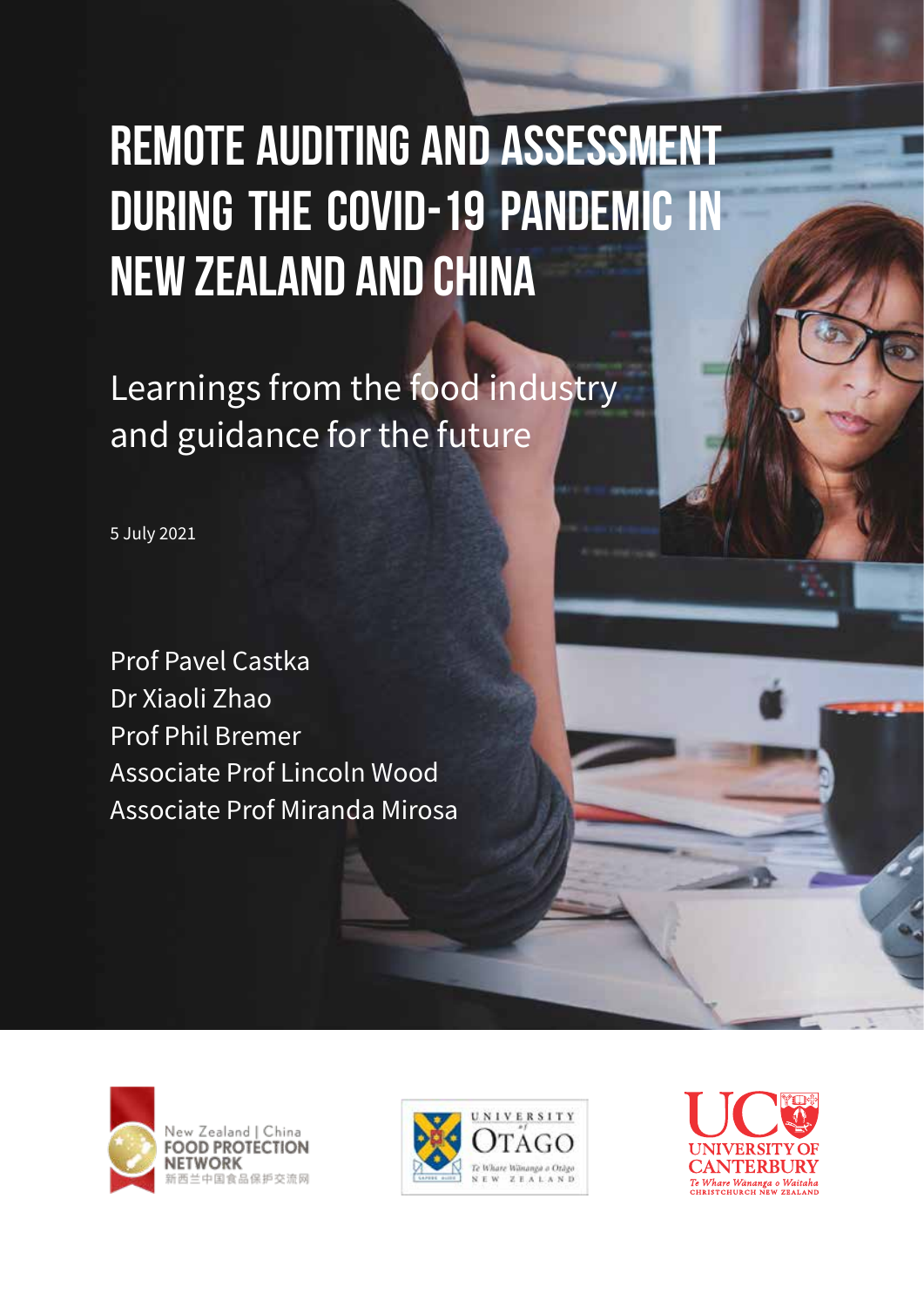#### EXECUTIVE SUMMARY

This report presents results of a study into the use of remote auditing and assessment during the COVID-19 pandemic. The empirical evidence was collected through interviews with a group of key stakeholders who were all involved in remote audits and assessments (firms, auditors/conformity assessment bodies and accreditation bodies). A total of 60 interviews were conducted with respondents based in New Zealand, China and Australia.

The findings are discussed in four areas: audit process, use of technologies, data protection and privacy and effectiveness of remote audits and assessments. The report also discusses key opportunities and challenges related to the adoption of remote audits and assessments and, in doing so, provides information to underpin the transformation of auditing practices.

#### How to cite the report:

Castka, P.; Zhao, X.; Bremer, P.; Mirosa, M. and Wood, L. (2021). Remote auditing and assessment during the COVID-19 pandemic in New Zealand and China. Learnings from the food industry and guidance for the future. A report for New Zealand China Food Protection Network, Wellington, New Zealand.

#### Follow-up questions:

Questions about the report and remote auditing and assessment should be directed to Prof Pavel Castka: pavel.castka@canterbury.ac.nz

#### Acknowledgments:

We would like to express our gratitude to all respondents who provided their time and shared their insights about remote audits and assessments. We approached the respondents during a very challenging time and we are very grateful for their willingness to participate in this study. We also acknowledge help and input from our Chinese colleagues: Assoc Prof Li Na (Shanghai Jiaotong University, China); Professor Chengli Shu (Xi'an Jiaotong University, China), Assoc Prof Deming Zhou (Peking University, China); Assoc Prof Eddy Fang and Dr. Filippo Garini (both Xi'an Jiaotong - Liverpool University, China).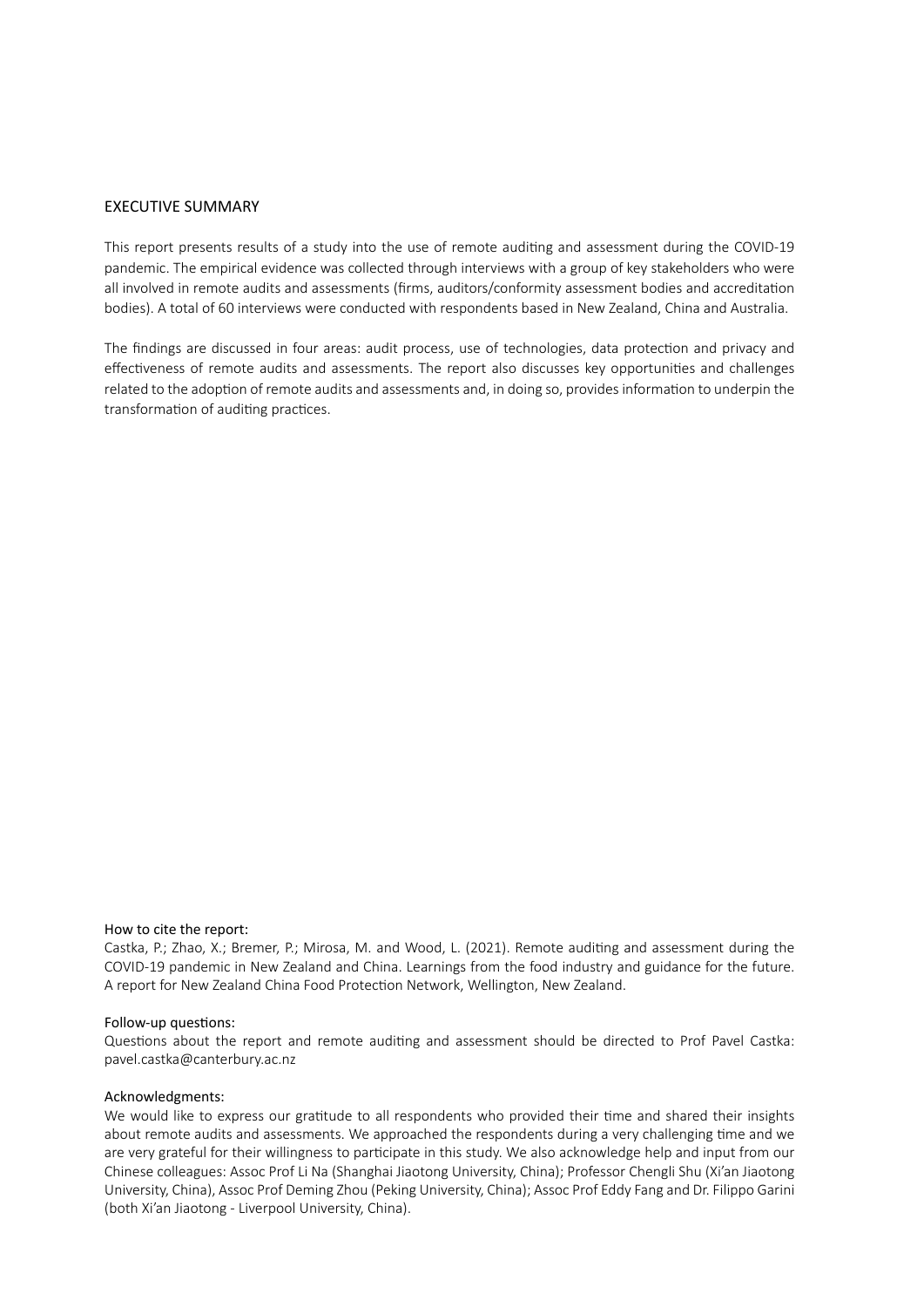### **Contents**

| 1.  | Introduction and Objectives of the Study                                   | 3  |
|-----|----------------------------------------------------------------------------|----|
| 2.  | Use of Technologies in Auditing                                            | 4  |
| 3.  | Method                                                                     | 6  |
| 4.  | Findings - Remote Auditing in New Zealand                                  | 8  |
| 4.1 | Use of Remote Audits Prior to the Pandemic                                 | 8  |
| 4.2 | Experience with Remote Audits During the Pandemic                          | 9  |
| 4.3 | <b>Audit Process</b>                                                       | 10 |
| 4.4 | Use of Technologies                                                        | 13 |
| 4.5 | Data Protection and Privacy                                                | 15 |
| 4.6 | <b>Effectiveness of Remote Audits</b>                                      | 16 |
| 5.  | A Future Outlook: Opportunities & Challenges Associated with Remote Audits | 19 |
| 5.1 | Opportunities                                                              | 20 |
|     | • Adoption of a Pre-Audit Remote Analysis as a Practice                    |    |
|     | . Alignment of Auditing with Technological Capabilities of Firms           |    |
|     | • Development of Hybrid Auditing Models                                    |    |
| 5.2 | Challenges                                                                 | 21 |
|     | • From Remote Audits to Technology Enhanced Auditing                       |    |
|     | . Auditors' Skills and Training                                            |    |
| 6.  | Conclusions                                                                | 23 |
| 7.  | References                                                                 | 24 |
|     |                                                                            |    |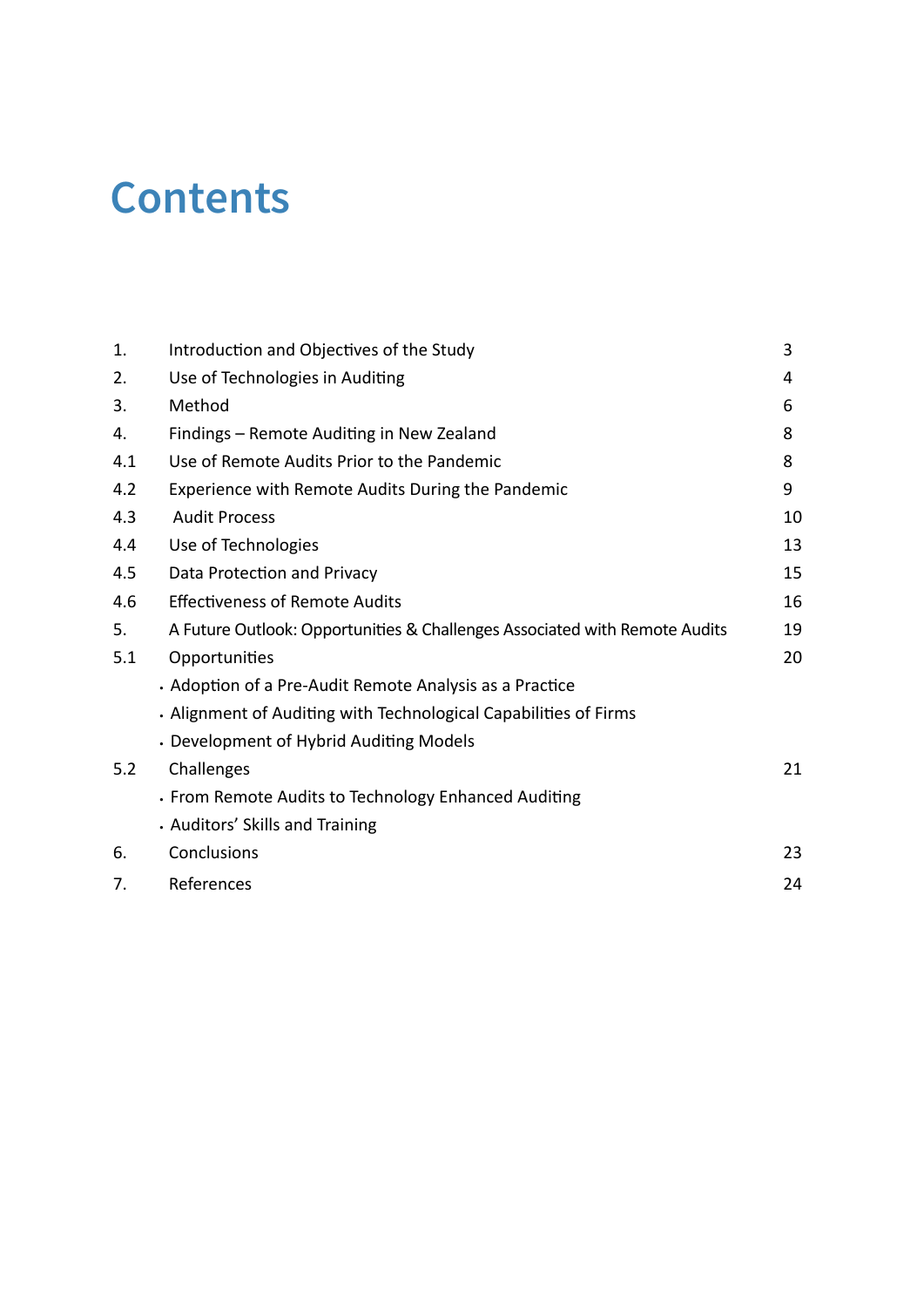### **Introduction and Objectives of the Study 1.**

Conformity assessment services (testing, inspections, and certifications) play an important role in ensuring that consumers, suppliers and other stakeholders have confidence in the safety and conformity of products being produced. For assessment purposes, conformity assessment services traditionally used on-site audits, however, during the COVID-19 pandemic, remote 'audits' became the 'new reality'.

In the light of on-going travel restrictions, increasing costs and everincreasing expectations around product safety, an opportunity exists for the on-going use of remote audits or assessments as well as the use of technologies to facilitate and improve food safety through conformity assessment.

In this report, we capture the learnings from firms, auditors, conformity assessment bodies and regulators of audits and assessments conducted during the first 18 months of COVID-19 pandemic. We interviewed 40 stakeholders (60 interviews in total - some respondents were interviewed in two rounds) about their perceptions of the on-going feasibility of remote audits and remote assessments. Our respondents were based in either New Zealand, Australia or China, with most operating on a global scale. Food supply chains provided the context of our research.

The learnings are presented in four areas: audit process, use of technologies, data protection and privacy and effectiveness of remote audits and assessments. In each area, we provide an overview of our key findings and provide illustrative quotes from the respondents (all quotes are anonymous and represent the personal viewpoints of the respondents). We also discuss key opportunities and challenges related to the adoption of remote audits and assessments and, in doing so, provide information to underpin the transformation of auditing practices in the food industry.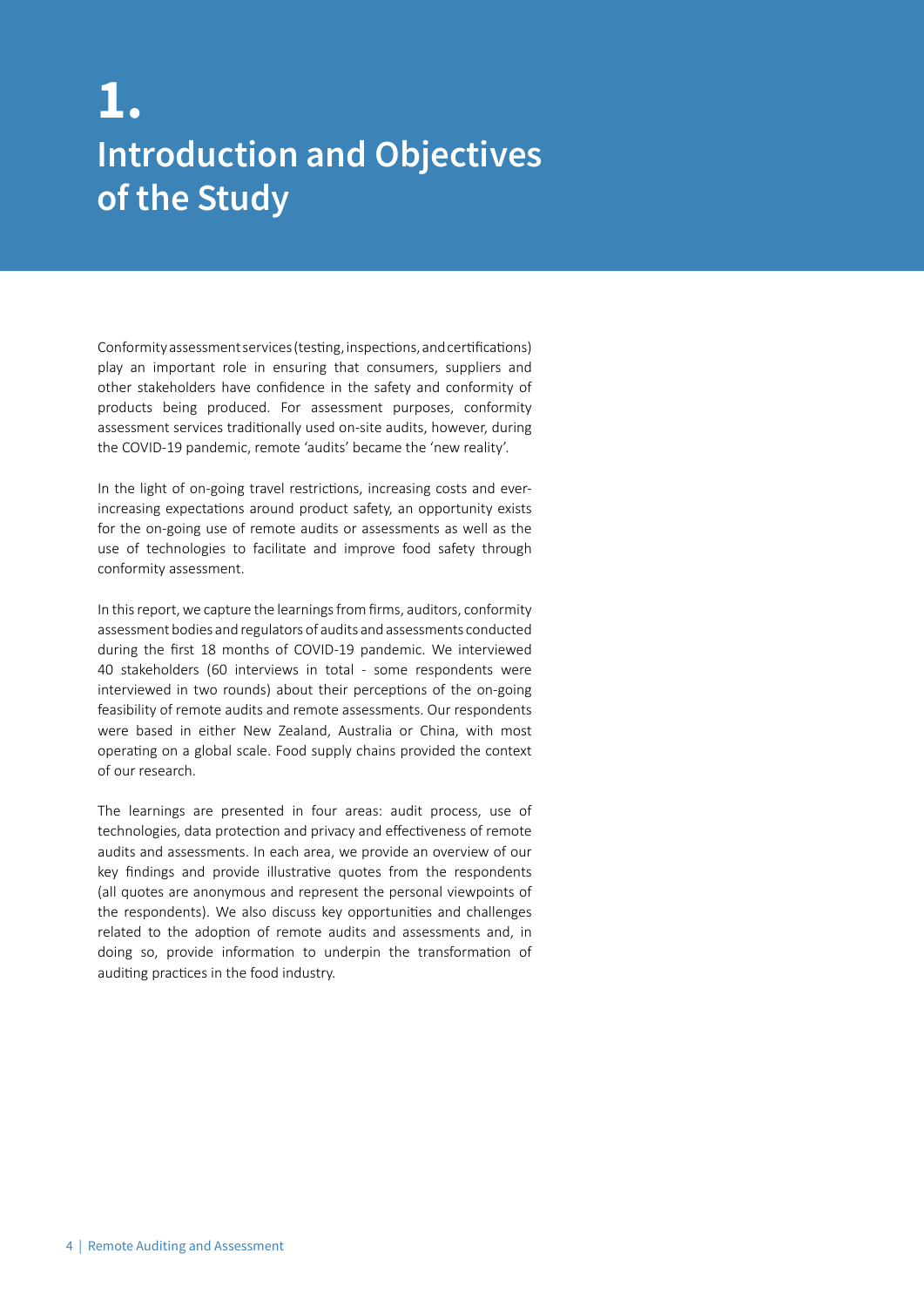### **Use of Technologies in Auditing 2.**

Remote audits use information and communication technologies (ICT) to gather, store, retrieve process, analyse, and transmit information (ISO19011, 2018). Remote audits essentially replicate on-site audits. Prior to the COVID-19 pandemic, remote audits were offered on a relatively small scale (e.g., remote verification of food businesses, MPI) or as part of contingency planning (e.g., as specified in IAF Informative Document for Management of Extraordinary Events - IAFID 3:2011). In this study, we define remote audits and assessment in the following way:

- Remote Audit the facilitation of an audit of a client by an auditor (representing a Conformity Assessment Body), who is not physically on-site.
- Remote Assessment The facilitation of an assessment of a Conformity Assessment Body by an Accreditation Body, which is not physically onsite.

Prior to the COVID-19 pandemic, technology-enhanced auditing (TEA) had been gaining attention (Gale et al., 2017, Castka et al., 2020b). TEA uses a broader set of technologies that go beyond ICT (e.g., sensors, DNA testing, artificial intelligence, satellite imaging, and IoT) to improve the veracity and timeliness of audits. For instance, DNA testing has been adopted in 'ocean to plate' traceability systems to improve the veracity of chain of custody audits and to combat food fraud (Anderson, 2016) and some fisheries use on-board cameras, which allow for live streaming of activities to improve timeliness of auditing. TEA extends on-site auditing processes and assists in auditor's decision-making, such as the use of Artificial Intelligence (AI) solutions to assist auditors to analyse large volumes of data (PwC, 2018).

The distinctions and specifics of new forms of audits are summarised in Table 1. In this report, we focus on remote audits and remote assessments. In our conclusion, however, we also comment on hybrid forms of audits and the future of technology enhanced auditing.

During the COVID-19 pandemic, firms, supply chains, regulators and the public all rapidly learnt how to work remotely and how to use new technologies. A similar situation was observed in conformity assessment (Koch et al., 2021). Conformity assessment services had to become able to be delivered remotely. In many jurisdictions, conformity assessment providers were not considered 'essential services' and therefore had to find new ways to deliver their services. This context thus presents a unique opportunity to study the role of technologies in ensuring food safety in food supply chains – using remote audits.

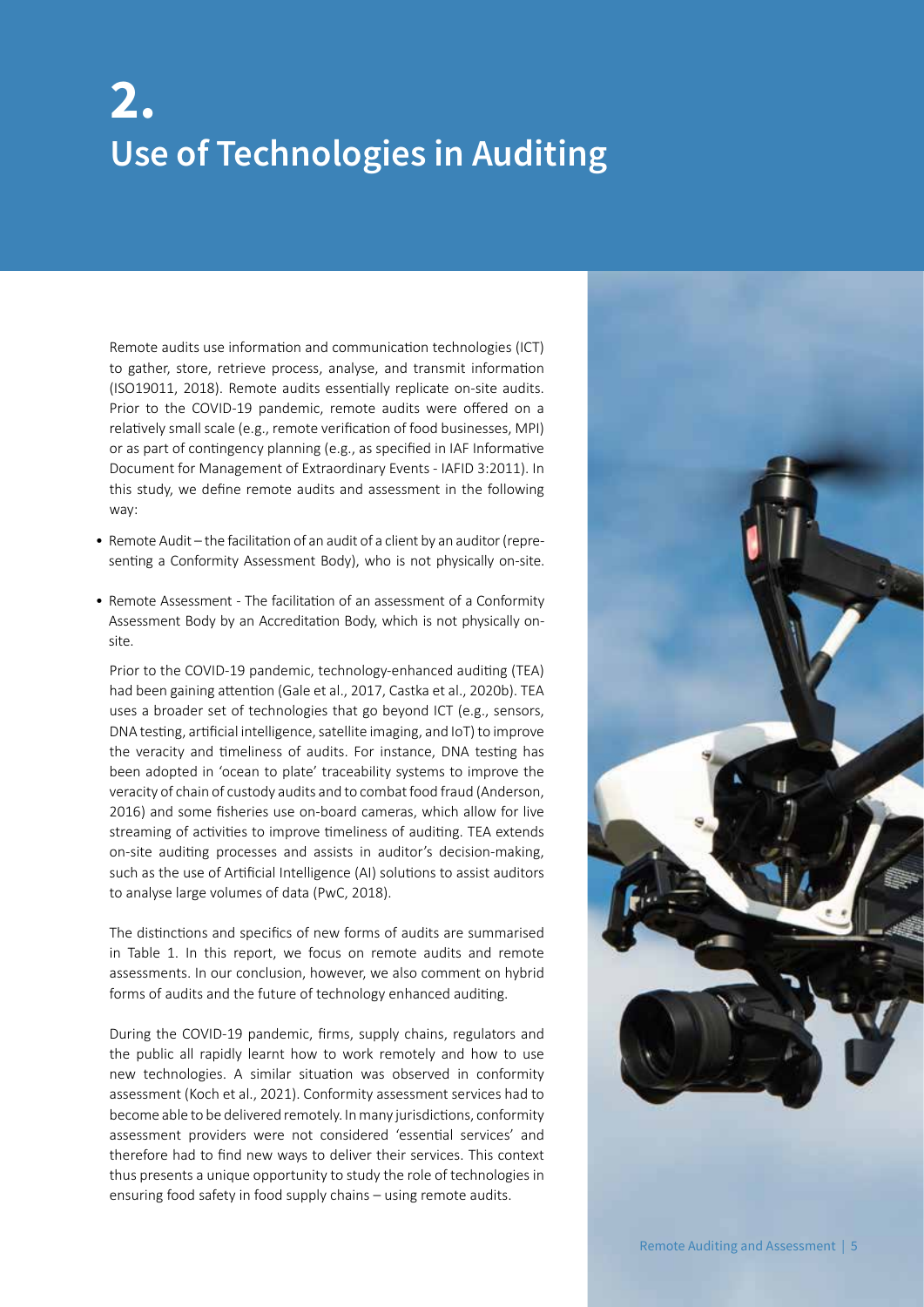|                                         | <b>ON-SITE AUDITING</b>                                                                                                                                         | <b>ASSISTED REMOTE</b><br>AUDITING <sup>1</sup>                                                                                                                 | <b>REMOTE AUDITING</b>                                                                                                                                                                                                   | <b>TECHNOLOGY-</b><br><b>ENHANCED AUDITING</b>                                                                                                                                                                                                         |
|-----------------------------------------|-----------------------------------------------------------------------------------------------------------------------------------------------------------------|-----------------------------------------------------------------------------------------------------------------------------------------------------------------|--------------------------------------------------------------------------------------------------------------------------------------------------------------------------------------------------------------------------|--------------------------------------------------------------------------------------------------------------------------------------------------------------------------------------------------------------------------------------------------------|
| <b>APPROACH</b>                         | <b>Auditor determines</b><br>compliance based on<br>the evidence that is<br>primarily collected<br>on-site                                                      | Same as on-site; on-<br>site auditor is assisted<br>by technical experts<br>or others that operate<br>remotely                                                  | Technology is used<br>to replicate on-site<br>auditing                                                                                                                                                                   | Technology is used to<br>assist in auditor's decision<br>-making                                                                                                                                                                                       |
| <b>DATA</b><br><b>COLLECTION</b>        | Data exchanged<br>between clients and<br>auditors on-site (e.g.,<br>review of hard copies,<br>review of electronic<br>files/databases,<br>in-person interviews) | Data exchanged<br>between clients and<br>auditors on-site (e.g.,<br>review of hard copies,<br>review of electronic<br>files/databases,<br>in-person interviews) | Data exchanged<br>between clients and<br>auditors remotely<br>(e.g., review of<br>scanned documents,<br>review of cloud-based<br>platforms, review<br>of satellite imaging,<br>interviews through<br>video conferencing) | Data exchange amongst<br>multiple parties exchanged<br>remotely (e.g., review of<br>cloud-based platforms,<br>review of social media<br>platforms, review of data<br>collected by technology in<br>real-time, interview through<br>video conferencing) |
| <b>TYPE OF</b><br><b>TECHNOLOGY</b>     | Technology is second-<br>ary to the audit pro-<br>cess (though it may<br>be used to facilitate<br>the process)                                                  | ICT used to communi-<br>cate between on-site<br>and remotely-based<br>auditors                                                                                  | ICT, such as audit/<br>video conferencing,<br>screen sharing is used<br>to replicate on-side<br>audit                                                                                                                    | Various technologies (e.g.,<br>machine learning to identify<br>patterns, make predictions,<br>guide decision-making;<br>sensors collecting real-time<br>information) are used to as-<br>sist an auditor with an audit                                  |
| <b>RELIANCE ON</b><br><b>TECHNOLOGY</b> | Low<br>Audit can be<br>essentially performed<br>without technology                                                                                              | Low/Medium<br>Remotely based<br>auditors need to be<br>able to connect with<br>on-site auditors                                                                 | Medium<br>Relies predominantly<br>on ICT; off-line (e.g.,<br>desktop review), or<br>real-time (e.g., e-in-<br>terviews) or a combi-<br>nation of thereof                                                                 | High<br>Audit relies on multiple<br>technologies                                                                                                                                                                                                       |
| <b>AUDITOR</b><br><b>COMPETENCE</b>     | Auditing competence<br>(as specified in IAF<br>Guidelines)                                                                                                      | Auditing competence<br>and ICT competence                                                                                                                       | Auditing competence<br>and ICT competence                                                                                                                                                                                | Auditing competence, ICT<br>competence, and<br>competence in Big Data<br>Analytics                                                                                                                                                                     |

#### *Table 1. Characteristics of On-site, Assisted Remote, Remote, and Technology-Enhanced Auditing (Castka et al., 2020a)*

<sup>&</sup>lt;sup>1</sup> Assisted Remote Audit definition by ASC: "An audit that is conducted partly remotely and partly on-site. It typically occurs when at least one auditor (not technical expert or interpreter) of the audit team is able to be on site while the rest of the team are not due to the travel restrictions. The remote auditor shall coordinate and guide the collection of evidence with the auditor on-site"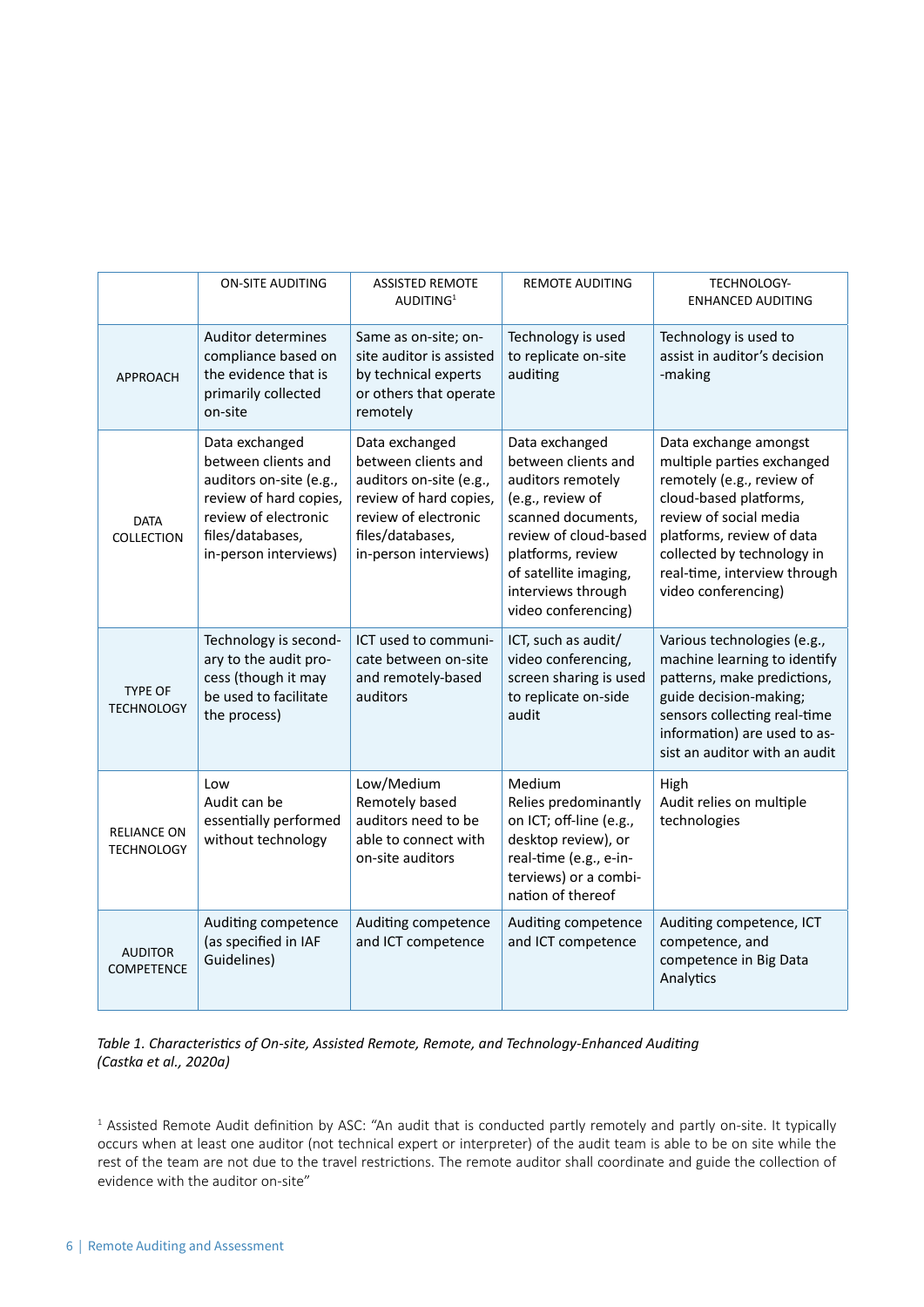### **Method 3.**

In this project, we adopted a qualitative methodology - the empirical evidence was collected through interviews with a group of key stakeholders who were all involved in remote audits and assessments. Table 2 provides an overview of key stakeholders, the rationale for their involvement, the number of respondents in each category, and the number of interviews.

We interviewed 40 participants over a total of 60 interviews. The interviews were conducted via ZOOM (occasionally via WeChat) between Nov 2020 and June 2021. The interviews were conducted in two rounds. The first round (between Nov 2020 and March 2021) served as a platform to develop a broad understanding about remote audits and remote assessments. Upon the conclusion of the first round, we produced a preliminary report, which was subsequently used as a discussion material for a second round of interviews with respondents who were asked to verify the findings in the report. During the second round of interviews, we captured respondents' additional comments, on the opportunities and challenges, which we have incorporated into this report.

The interviews were conducted either in English with New Zealand and Australian-based respondents or in Mandarin with Chinese respondents. Most interviews were recorded (with the consent of the respondents) and transcribed. Some respondents were not comfortable with us recording the interview  $-$  in these cases, we took notes during the interview. The interviews in Mandarin were transcribed and translated into English. Throughout this report, we use illustrative quotes from the respondents. Quotes marked as 'NZ' come from New Zealand and Australian respondents; quotes marked as 'C' come from Chinese respondents.

This project followed strict ethical rules. Prior to the commencement of the project, it was reviewed and approved by the University of Canterbury's Human Ethics Committee (HE 2020-69, August 18, 2020).

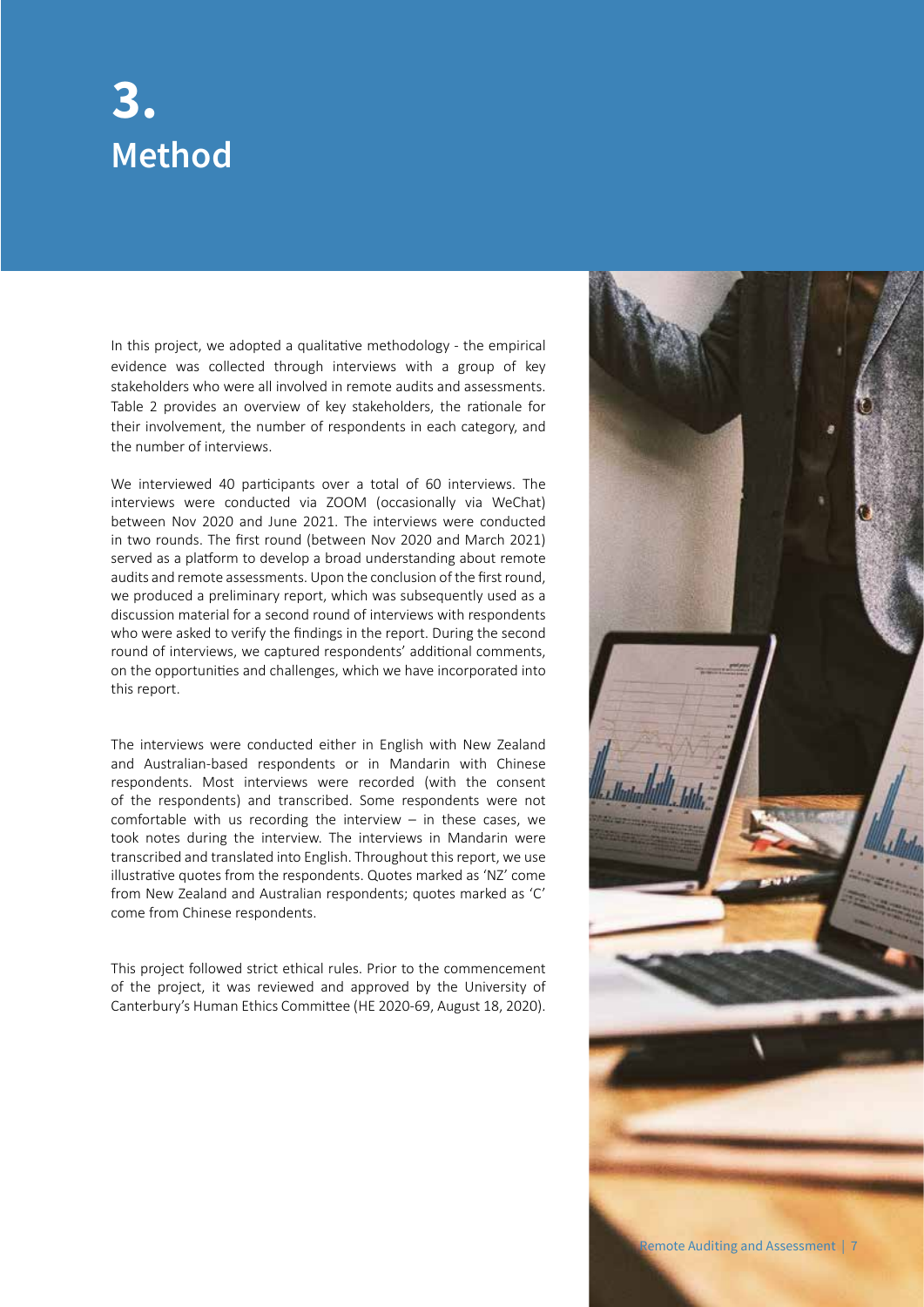| <b>STAKEHOLDER</b><br><b>CATEGORY</b>                                                           | <b>ROLE IN REMOTE</b><br><b>AUDITING</b>                                                                                                                            | <b>IMPORTANCE FOR</b><br>THE STUDY                                                                                                                                                                                                                                                                                                                                                                                                                       | <b>NUMBER OF</b><br><b>INTERVIEWS IN</b><br><b>NEW ZEALAND</b><br><b>AND AUSTRALIA</b> | <b>NUMBER OF</b><br><b>INTERVIEWS</b><br>IN CHINA |
|-------------------------------------------------------------------------------------------------|---------------------------------------------------------------------------------------------------------------------------------------------------------------------|----------------------------------------------------------------------------------------------------------------------------------------------------------------------------------------------------------------------------------------------------------------------------------------------------------------------------------------------------------------------------------------------------------------------------------------------------------|----------------------------------------------------------------------------------------|---------------------------------------------------|
| <b>FIRMS</b>                                                                                    | Firms subjected to<br>remote audits/inspec-<br>tions/certifications<br>during the pandemic                                                                          | Firms provided feedback on benefits/<br>problems related to remote audits (i.e.,<br>efficiency, resourcing, audit process, and<br>similar).                                                                                                                                                                                                                                                                                                              | 10                                                                                     | $2*$                                              |
| AUDITORS/<br><b>INSPECTORS AND</b><br><b>CONFORMITY AS-</b><br><b>SESSMENT BODIES</b><br>(CABS) | Audits/Inspectors<br>and CABs that they<br>represent who con-<br>ducted remote audits<br>during the pandemic                                                        | CABs provided a range of services in the<br>food industry that were conducted<br>remotely (i.e., inspections, re-certifi-<br>cation of facilities). Respondents from<br>CABs (auditors or managers of CABs)<br>provided broad perspectives about<br>remote audits, from internal processes<br>such as scheduling and auditor training<br>to experience from remote audits of<br>multiple clients across the food industry<br>and other industry sectors. | 14                                                                                     | 6                                                 |
| <b>ACCREDITATION</b><br><b>BODIES</b>                                                           | <b>Accreditation bodies</b><br>(ABs) were respon-<br>sible for the integ-<br>rity of conformity<br>assessment. They also<br>conducted remote<br>assessments of CABs | ABs provided governance for confor-<br>mity assessment and accreditation for<br>CABs. ABs provided a broad perspective<br>through their interactions with CABs.<br>ABs also received feedback directly from<br>clients and conduct witness audits.                                                                                                                                                                                                       | 6                                                                                      | $\mathbf{1}$                                      |
|                                                                                                 |                                                                                                                                                                     |                                                                                                                                                                                                                                                                                                                                                                                                                                                          | 30                                                                                     | 10                                                |

*Table 2. Key stakeholder categories*

NOTE: \* Apart from 2 respondents from firms in China, 4 respondents accounted for as New Zealand/ Australia-based respondents were part of New Zealand-China food supply chains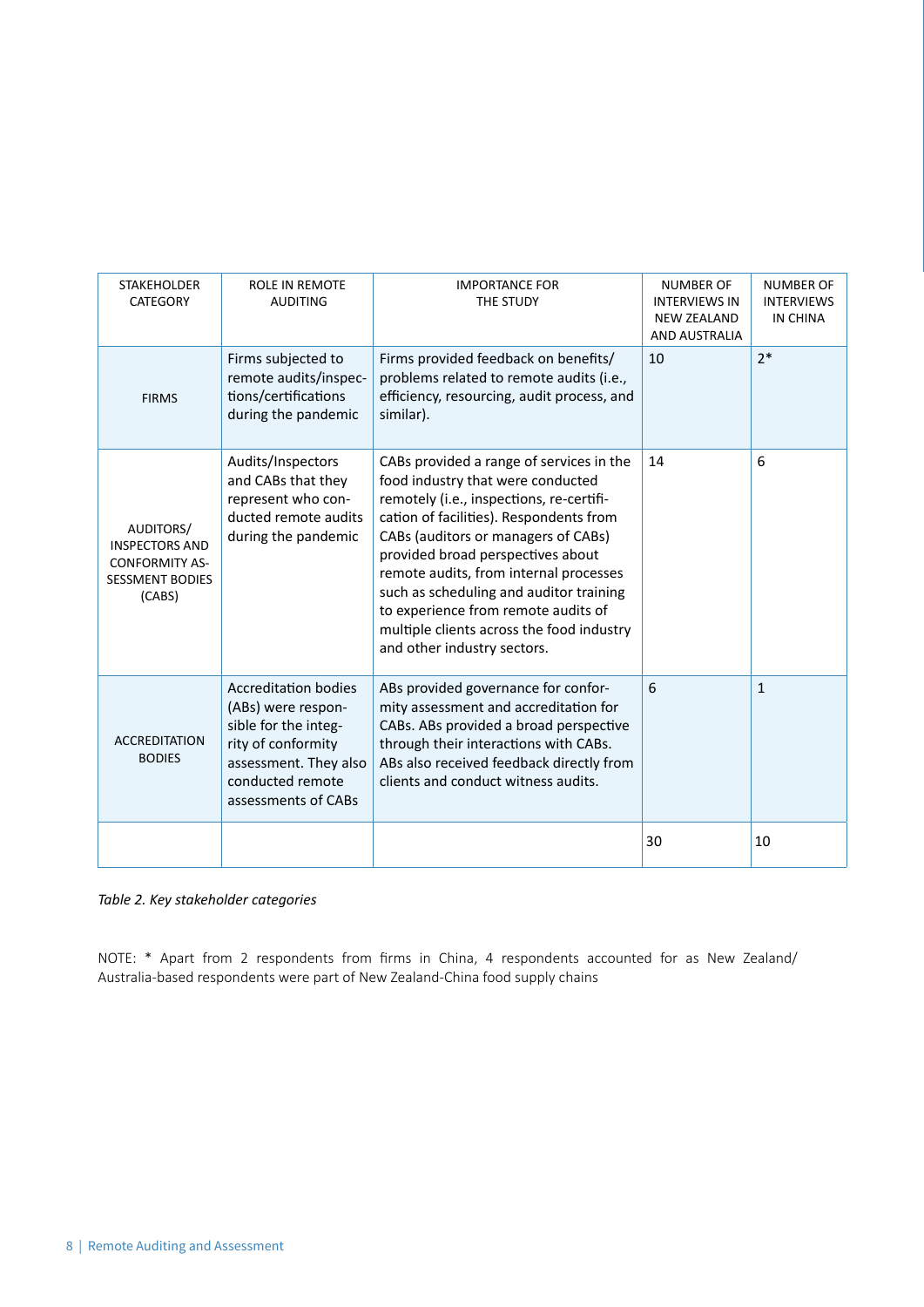### **Findings – Remote Auditing in New Zealand 4.**

#### **4.1 Use of Remote Audits prior to the pandemic**

- Internationally prior to the pandemic, documents by IAF and by standards setting organisations (i.e., ISO) had already incorporated key principles regarding remote audits and remote assessments into their guidelines and standards (IAF, 2015, ISO/IEC, 2017, IAF, 2018).
- Accreditation Bodies (ABs), Conformity Assessment Bodies (CABs) as well as the Ministry of Primary Industries (MPI) were also progressing, before the pandemic, with programs to introduce remote audits, albeit on a limited scale. For instance, some Conformity Assessment Bodies were accredited to provide remote audits as early as 2015 (both in New Zealand and China). Remote assessments were also being considered or were at an early stage of implementation. For instance, in New Zealand, ABs were progressing with a first fouryear cycle to evaluate clients to whom remote assessments might be offered (as required by ISO 17011). This first four-year cycle was, however, not completed prior to start of the pandemic. MPI had also carried out some remote verifications prior to the pandemic.
- However, all respondents indicated that the uptake of remote audits and assessments prior to the pandemic was rather limited; they were typically reserved for audits of very remote areas with difficult access (NZ9, C1, C4) or areas with high risk (i.e., politically unstable regions NZ 15). The respondents generally agree that the uptake prior to the pandemic should have been faster - complacency in the industry being a typical explanation for their low uptake. Another reason for not using remote audits was the low cost of audits in some overseas markets, where auditors are relatively cheap. Several respondents indicated that remote audits were piloted before the pandemic but not necessarily used.
- Some respondents indicated that 'remote work' had been included in contingency planning prior to the pandemic but usually not remote audits. Frequently, the impact of a pandemic had not really been considered in contingency planning. As one respondent pointed out, "we had it all - but pandemic" (NZ14).
- Some progressive organisations were piloting various new technologies for auditing purposes with the aim to incorporate these technologies into their auditing process. Examples of technologies being assessed included pilot studies with Google glasses, wearable computers, camera systems, drones (C4), digital twins (NZ 19,20) or machine learning systems to analyse documents (NZ28). Mostly, these projects were and still are at the pilot stages.

*"Look, to be perfectly honest with you. I think the certification industry generally always viewed remote auditing as being something to do when you just could not travel to the remote location. For example, in remote Australia, the flight in and out maybe two or three times a week. In order to do the audit, you need to set aside, maybe three or four days, only one day of which is an audit. I can think of at least one certification body that was offering remote auditing [prior to the pandemic], but it really wasn't something that the industry had embraced." [NZ18]*

*"There were almost no [remote audits] before the pandemic. We have helped some customers to do some remote audits, but they were experimental in nature. The audit results were used as a reference. [Remote audits] were mainly considered from a cost saving perspective, because many of our customers are abroad, and the cost of onsite audit is relatively high." [C8]*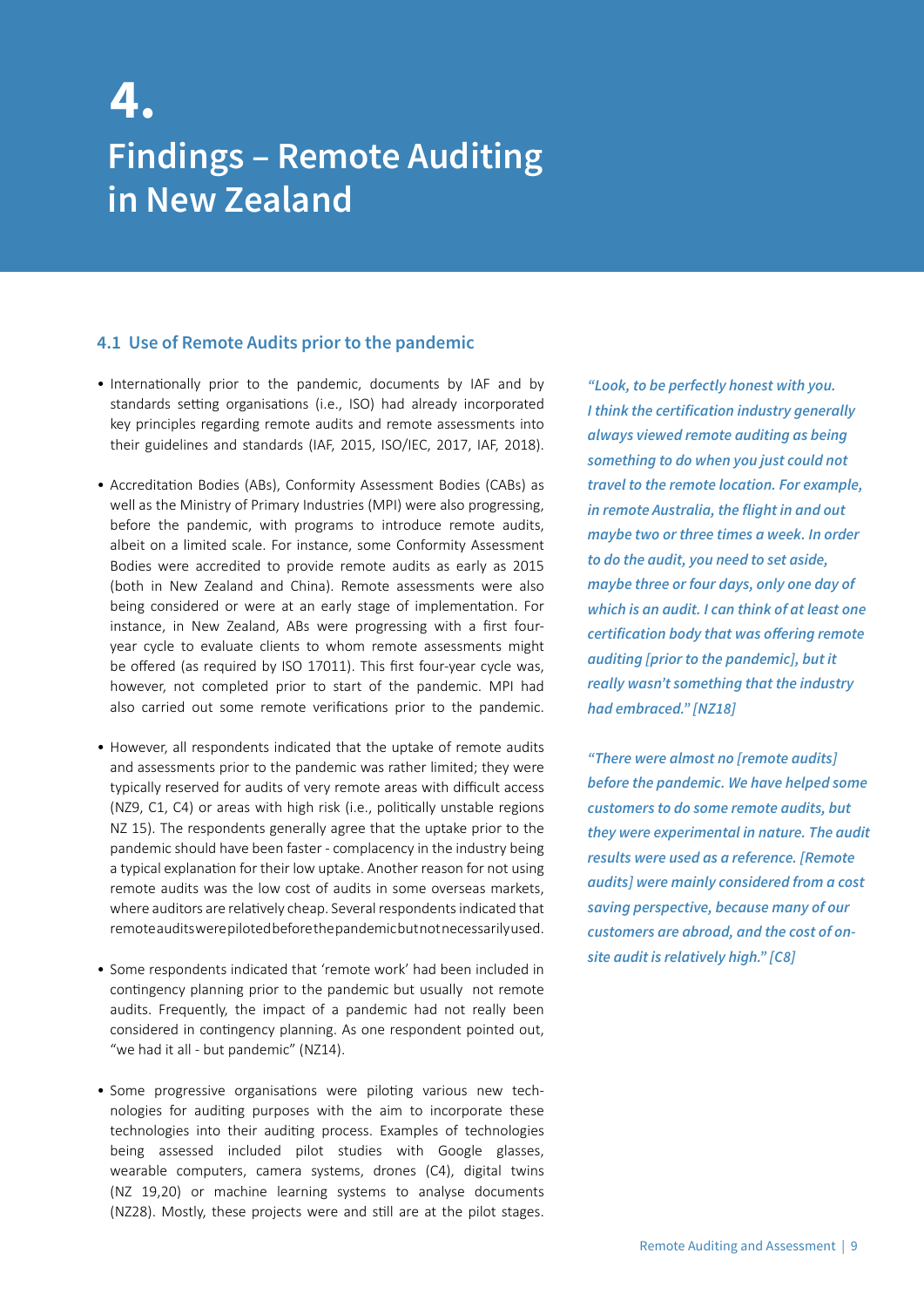#### **4.2 Experience with Remote Audits during the pandemic**

- In both New Zealand and China, remote audits were used in similar ways across the food industry during lock-downs for both mandatory and customer driven audits. It was a steep learning curve for all major stakeholders. For instance, conformity assessment bodies (CABs) had to amend their internal processes and train their auditors to conduct remote audits; accreditation bodies had to train their assessors; firms had to increase their communication and cooperation with auditors and develop new competencies to manage remote audits. Of particular importance was the preparation of documents and records prior to audits and in interacting with auditors over ICT technologies.
- Scheduling of audits was difficult, especially initially, owing to the uncertainties about the duration of the lock-downs and ambiguity about the classification of conformity assessment (essential or nonessential service).
- The audit process changed dramatically: on-site interactions were practically nil and new ways to interact with clients and to review the documents and records were established. The main change was the focus on preparation and pre-audit analysis as well as the use of ICT technologies to replace on-site interactions.
- Technologies for remote audits were very rudimentary, such as MS Teams, ZOOM, WeChat; use of mobile phones (e.g., FaceTime) and use of cameras (e.g., portable, CCTV or use of sophisticated camera systems). The use of machine learning, AI, or other more sophisticated technological solutions was not reported.
- Data was being exchanged through various means, and there was a significant variation in these practices. At the basic level it occurred via emails, while at the advanced level it occurred via servers with password protected access (inclusive of fully traceable history of access).
- Remote audits were generally been received well and the respondents agreed that the integrity of conformity assessment was not affected during the pandemic. However, our respondents provide mixed opinions about the effectiveness of remote auditing.

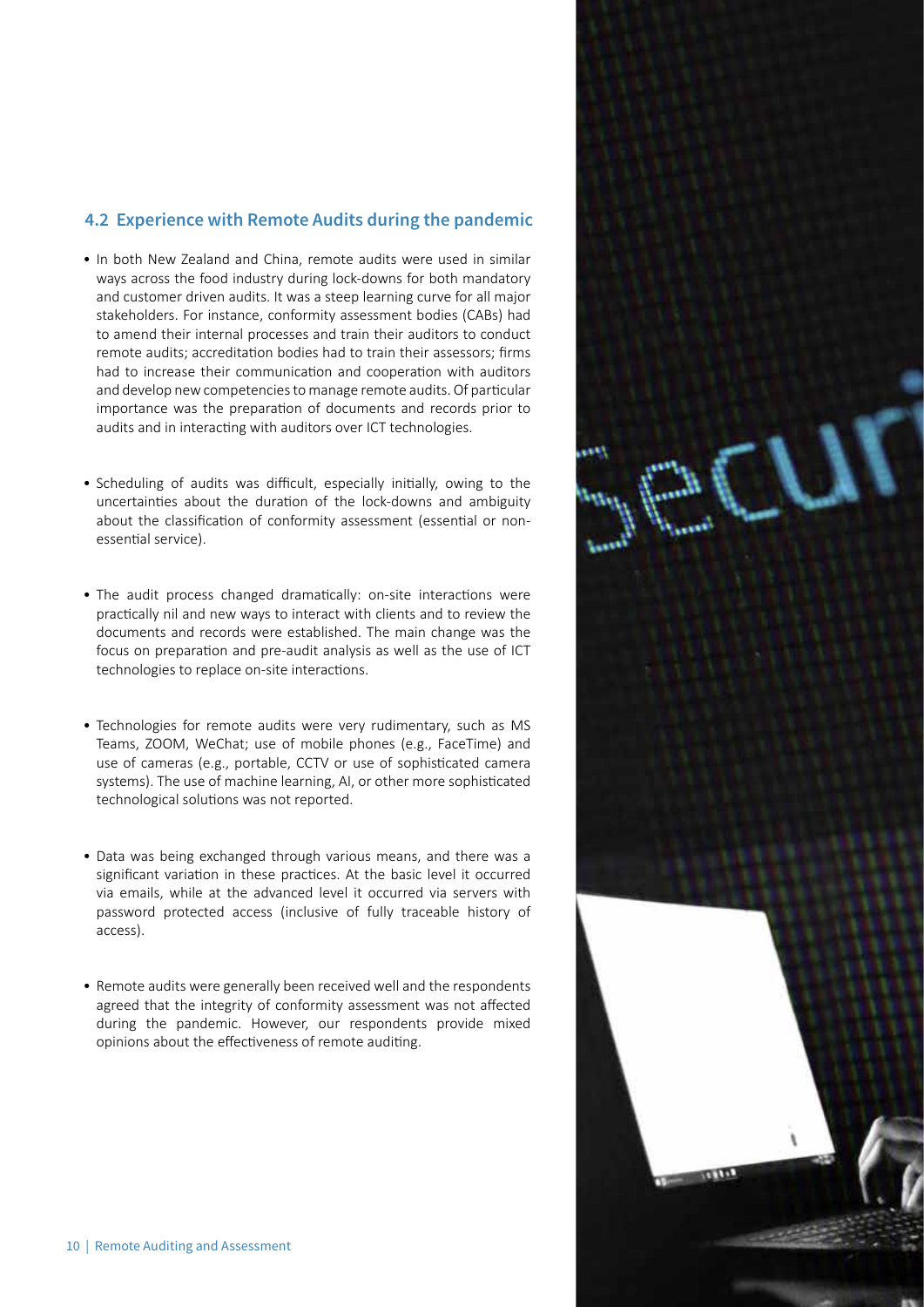#### **4.3 Audit Process**

- There are significant differences between the audit on-site process and remote audit process. Apart from the lack of on-site in-person interactions, remote audits put more emphasis on pre-audit analysis and preparation. Remote audits can be characterised as a continuous chain of activities that are conducted over a wide time frame (rather than being concentrated around the on-site visit; see Table 3).
- Preparation for remote audits is key and determines the success of the audit. This includes communications between auditors and clients with regard to the focus of the audit, preparation for and testing of technologies (i.e. ZOOM) and sharing of documents and records. The openness of the client is essential for a successful audit.

*"We did a lot of preparation work before [the audit]. Basically, we got a list of documents that we should supply. So we prepared in advance. We basically created a system to facilitate the audit, which was very simple, very straightforward - tagged folders according to the requirements of the auditor… For [all our] audits, that was more or less the same… If you compare this audit to an audit that will be done on site, you need a wide team to facilitate that on-site audit. We didn't have to include a wide team to facilitate [the audit], it was just few people that needed to clarify few points." [NZ2]*

| STAGES IN THE<br><b>AUDIT PROCESS</b>  | PREPARATION                                                                            | <b>PRE-AUDIT REMOTE</b><br><b>ANALYSIS</b>                                                                                                        | <b>AUDIT</b>                                                                                                                                                                                                             | <b>AUDIT</b><br><b>REPORT</b>                                 |
|----------------------------------------|----------------------------------------------------------------------------------------|---------------------------------------------------------------------------------------------------------------------------------------------------|--------------------------------------------------------------------------------------------------------------------------------------------------------------------------------------------------------------------------|---------------------------------------------------------------|
| <b>TYPICAL ON-SITE</b><br><b>AUDIT</b> | On-boarding of<br>a firm                                                               | Limited                                                                                                                                           | Focus on all aspects of audit<br>(document, review, review of<br>records, on-site observations,<br>interviews and collection of<br>additional evidence); intensive<br>on-site interactions between<br>auditors and firms | <b>Typically finalised</b><br>on-site                         |
| <b>TYPICAL REMOTE</b><br><b>AUDIT</b>  | On-boarding<br>of a client;<br>submission of<br>documents<br>and records for<br>review | <b>Extensive review</b><br>of documents and<br>records prior to the<br>audit, auditor can<br>request additional<br>evidence prior to the<br>audit | Built on pre-audit analysis, the<br>communication between au-<br>ditors and firms in time blocks<br>- allowing the auditor more<br>space to analyse the evidence                                                         | Finalised remotely<br>after the conclusion<br>of all analyses |

*Table 3. On-site audits and remote audits – comparisons across the main audit stages.*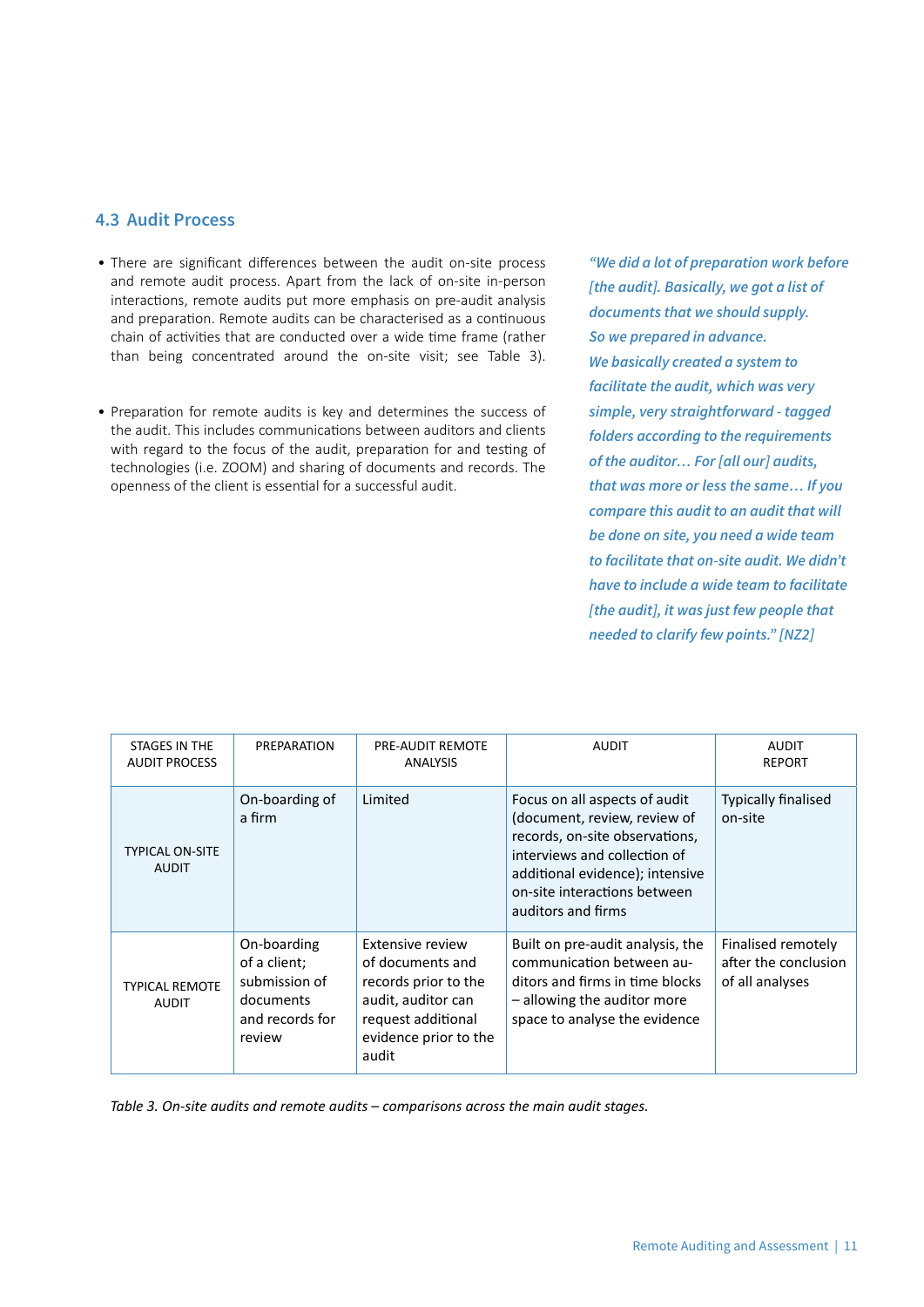

*"The remote audits started from documents review and expanded to use other technologies to conduct an audit. For example, if a processing plant or a factory already had its CCTV system – as a lot of them do have many fixed cameras monitoring what's going on. And you can go to one point in their system and see all these screens where you can browse through them. And the idea was that as an auditor, you can be given access to that and then again, you can be guided through it by the [firm]." [NZ18]*

*"From my perspective, a remote audit is a tool to be used to compliment face to face audits and assessments. It does have more challenges that we need to work through; the key take home for us through doing some remote assessments out of necessity due to COVID was preparation. The success of the assessment at depended largely on the amount of preparation and material that had been supplied by the client ahead of the actual assessment day. And that was also a comment that I have received from a number of our clients as well that working together ahead of the assessment to provide material to be assessed on the day, was far more conducive to a timely outcome for the assessment. It takes far too long to do an assessment remotely via video conferencing or emailing and without having done a significant amount of preparation, ahead of the actual assessment day." [NZ10]*

*"If the company is open, the effectiveness can be achieved. If some information (from site) is not clear, clients can [assist the audit] by taking pictures. The audit efficiency depends on whether the company is OPEN, and dare to show all the information to you and cooperate." [C11]*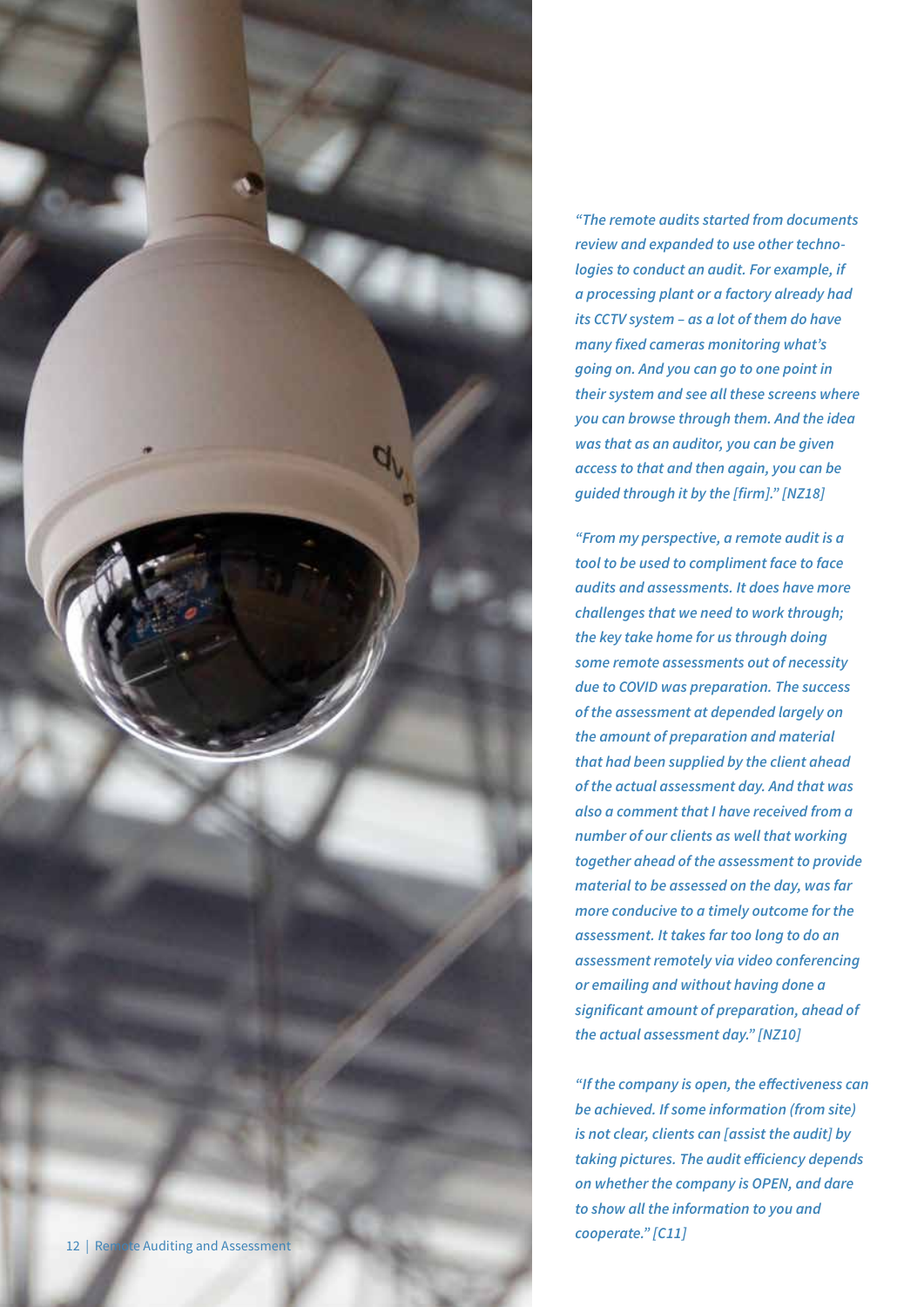- Determining the focus of the audit is essential. Firms need time to organize the documents and the records for the auditors; auditors need to analyse the documents and the records prior to the audit itself. The documents and records are shared through various means; i.e., sharing files, providing access to internal systems, or emailing documents.
- Apart from documents and records, firms can be asked to provide video footage of their facilities and/or particular processes before the audit or during the audit.
- The audit is usually conducted over ZOOM or Microsoft Teams. The audit is usually broken down into various segments; i.e., the auditor meets with clients, provides initial feedback, collects further evidence, the meeting is discontinued and the auditors continue with the analysis; the parties reconvene later and so on. Respondents report that the audit process needs to be balanced as prolonged screen time is unproductive and creates fatigue. Many auditors report that remote audits put more pressure on auditors that clients. There is no consensus on this point, however.
- Auditors have more privacy during the audit and can concentrate on the review of documents without interruptions that are typical during an on-site audit.

*"The success of the case mainly depends on the cooperation of the [firm]. If the [firm] cooperates well, our audit will be smoother, the evidence collection will be faster, the completion will be better, and both parties will be more satisfied. If the [firm] does not cooperate well, the first is that it is difficult to obtain evidence; the second is that it is difficult to complete the audit within the specified time and it is difficult to achieve the target; and third, the audit team will find it tiring to communicate." [C2]* 

*"It's quite a big undertaking for the assessors because none of us preferred to do audits remotely. We all prefer to go to site. It is much harder for us than for the clients, the clients are the winners. It is not that it's much more difficult, it's more time consuming and it's really hard to concentrate and talk to a small video screen all day." [NZ 10]*

*"During on-site audits, we may have one of the [firm's employees] standing behind you, looking over your shoulder and they're all there with arms crossed wondering what's going on. Whereas, if you're doing it prior [to the audit], you've got the opportunity to sit there in your own time at our own desk and go through it and make notes.* 

*I think that this is something that we wouldn't want to forgo when we get back to the conventional [auditing after the pandemic]." [NZ18]*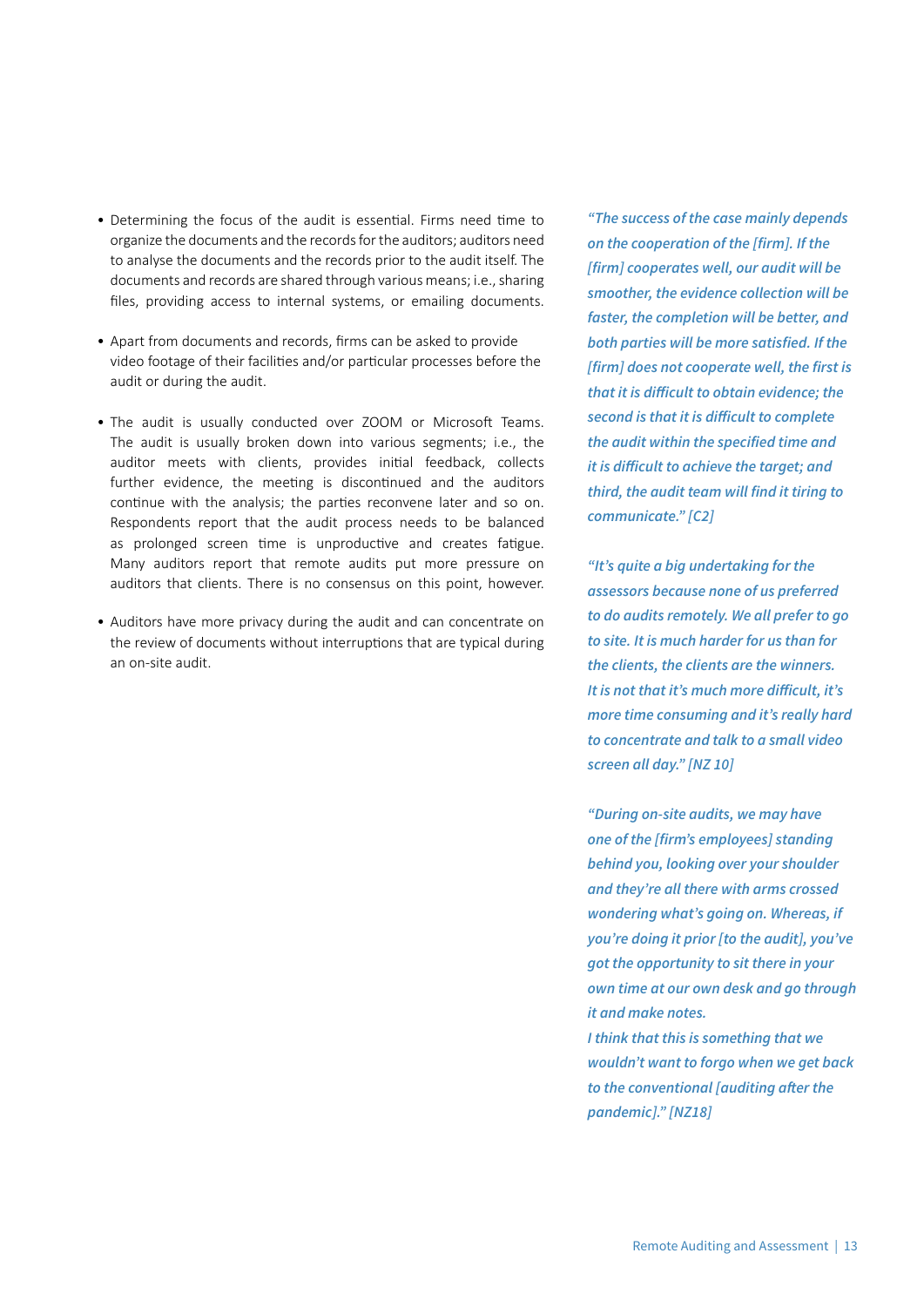#### **4.4 Use of Technologies**

- Rudimentary ICT technologies are typically used in remote auditing; mobile phones, ZOOM and Microsoft Teams are the most commonly used technologies to support the remote audit process in New Zealand, while WeChat is the most commonly used technology in China. These technologies are central for communication between auditors and firms.
- Respondents rapidly embraced these new technologies; especially ZOOM and Microsoft Teams and WeChat, which have been widely adopted. Respondents reported that the adoption of these technologies led to improvements in the effectiveness of communication and allowed for the adoption of remote practices. There was no agreement on which technology is the best or which should be used in the future (some respondents questioned the security of ZOOM and SKYPE and strongly supported Microsoft Teams).
- The exchange of documents and records happened through various means. At the basic level, emails were often used, especially for clients with low levels of digitalisation of their internal systems. For instance, many firms still rely on paper-based systems and scanning of the documents and records (NZ4). For remote audits, such firms had to digitalise their documents and records and submit them to auditors. Firms at more advanced level could provide the auditor with direct access to their management systems.
- Cameras (or mobile phones used as cameras) are typically used to provide further evidence for remote audits. The use of cameras can be in real-time (an firm employee holds a camera and communicates with the auditor through a 'virtual walk through') as well as retrospective (the auditor reviews the footage retrospectively). The resolution of images was an issue for some respondents. Some footage can be of high quality (e.g., GO PRO), while others can be of low quality (e.g., CCTV footage). Some facilities were already equipped with sophisticated camera systems that were embedded in their management systems and interlinked with the documents, records, and procedures. The accessibility of such systems increased the effectiveness of remote audits.
- The internet speed was an issue, not only in remote areas but also in urban locations. The internet speed is a particular a problem for remote audits that include multiple participants and with smaller firms who are not on high-speed internet. Respondents that operate globally reported similar problems across their networks, including in highly developed countries such as Japan. Despite these difficulties, auditors and clients coped well under the circumstances.

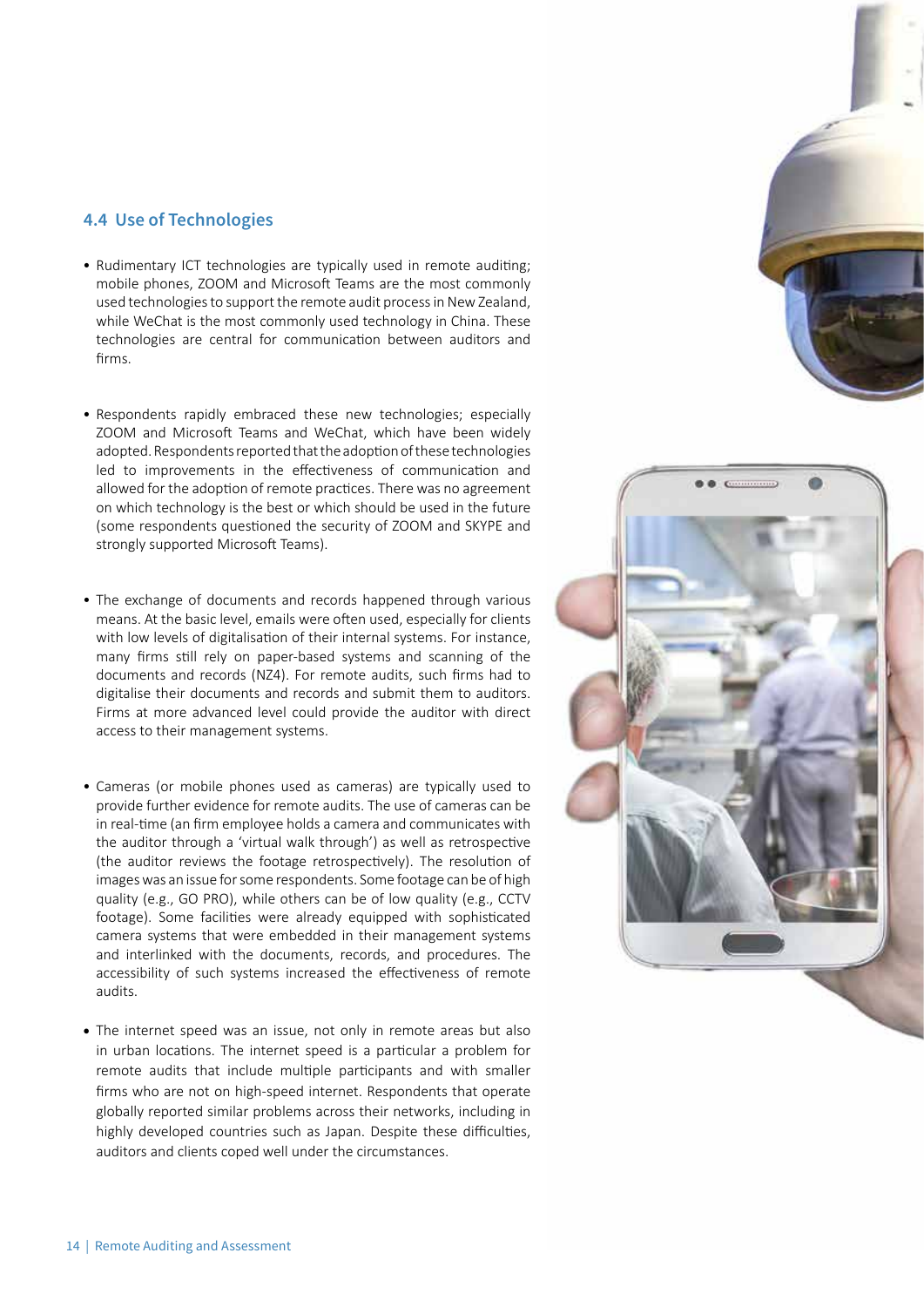

*"If the auditor does have access to all the CCTV feeds while they actually doing the audit, they can actually monitor and get to see that not only the process on paper is fine, but is it actually being followed by the humans. I visited recently quite big dairy manufacturing plant and we were going through their systems of cameras and you can basically inspect every single part of the manufacturing process retrospectively." [NZ14]*

*"We ask them to bring their mobile phones and videos to the site and through their devices, we can watch the scene based on [our requirements] - what we think are the key points (e.g., on-site operations, operating conditions, food control, warehouses, and laboratories)." [C8]*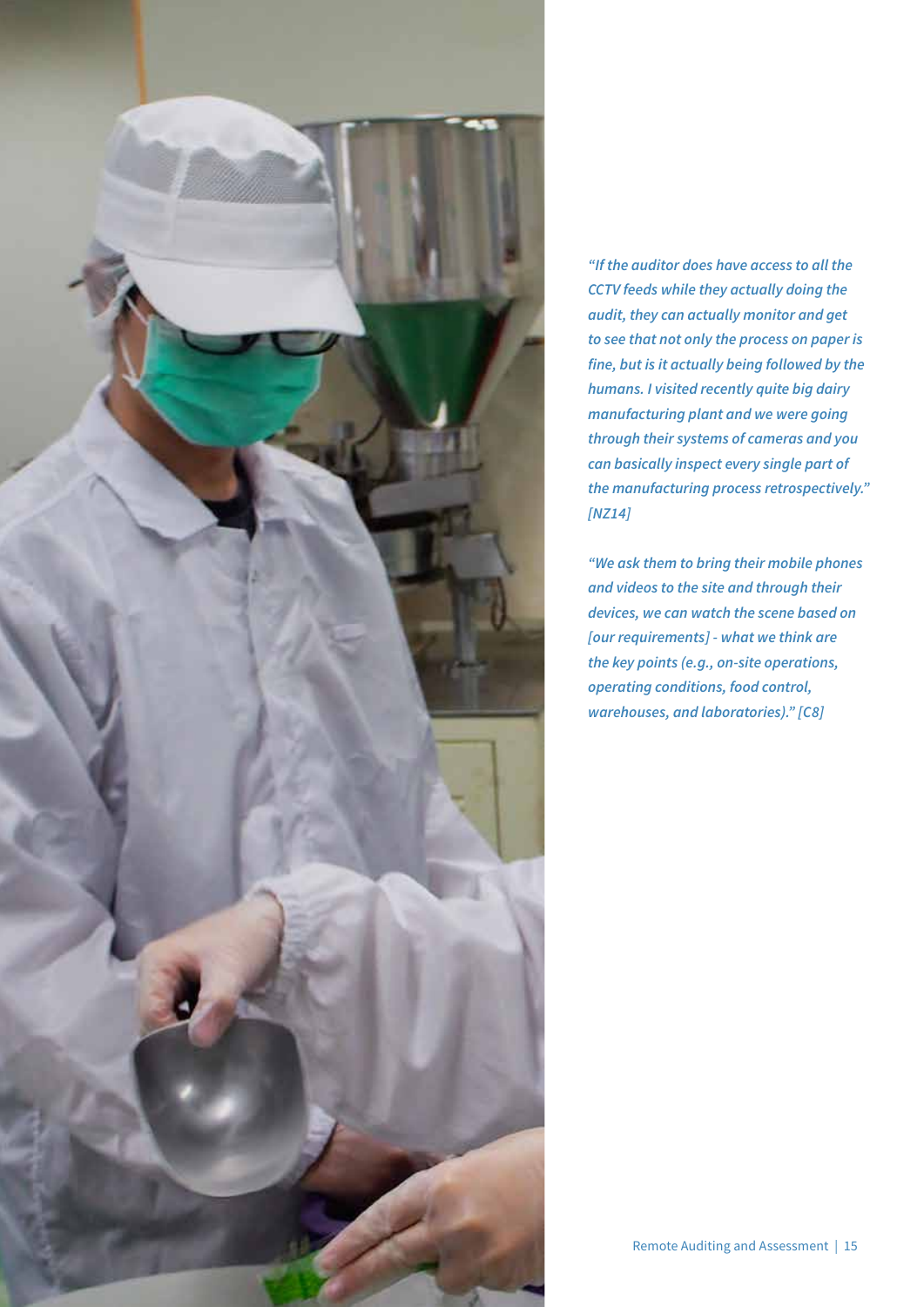#### **4.5 Data Protection & Privacy**

- Participants had a good awareness about matters around data protection and privacy. In New Zealand, there was generally a high awareness of the Data Privacy Act 2020; however, the implications of the Act for remote audits were not fully understood. In general, participants indicated that they would appreciate more insights into the implications of Data Privacy Act 2020 on remote audits. The respondents reported that they had high levels of trust in how the data was handled during remote audits.
- Data Privacy was a significant issue for many respondents. For instance, firms were editing videos to disguise the staff that purposefully (or incidentally) appeared in them. However, this was not a uniformly adopted practice. Most times, a lack of capability (e.g., video editing), a lack of time to prepare for the remote audits or simply unawareness about data privacy, meant that some firms simply shared all the data in its raw state with their conformity assessment body. Some firms indicated that they were reluctant to share documents.
- There was a wide range of data sharing practices. Before the audit, documents and records were shared either via email, using SLACK, uploaded on a server or, in some instances, firms provided direct access to their management systems. On the conclusion of the audit, the expectation was that all of the shared data should be deleted. Though the respondents generally believe that it was the case, it is uncertain if this was really the case. The traceability of documents and records (uploading, downloading and their deletion) had been controlled in some instances (i.e., conformity assessment bodies have password protected servers with fully traceable history of access), yet not across the industry. This issue is seen as a risk for the future.
- In general, participants did not observe that the credibility of the assurance mechanism was compromised; however, there is a room for improvement.

*"There is a risk to confidentiality in sending records from some [firms'] perspectives. So, they don't want to send them to us. We ask them to show them to us at their place in order to see if the evidence meets the requirements." [C10]*

*"[Data Protection] is a massive issue and it's only been exacerbated by what we're doing at the moment. Previously, under the conventional approach, we still did request documentation from a client. But that documentation was restricted to the assessor who was doing a documentation review, and that was the context of that documentation exchange was during the initial assessment of the certification body. Nowadays, we're asking for a whole lot of data every single time we do assessment and it's not only going to be accessed by one assessors, it is accessed by the whole team. Some of which are our employees using our equipment, some are contractors using their own equipment." [NZ 18]*

*"That possibility [data leaks] will always be there and it comes down to the ethics of the actual auditor and the organisation. If the ethics are not up to a high standard, there is a very high possibility that there could be data leaks. … I mean we basically frown upon sharing data with third parties. We have processes in place that if we do find out that something has happened, there is a full investigation done by the senior management and there are disciplinary actions." [NZ14]*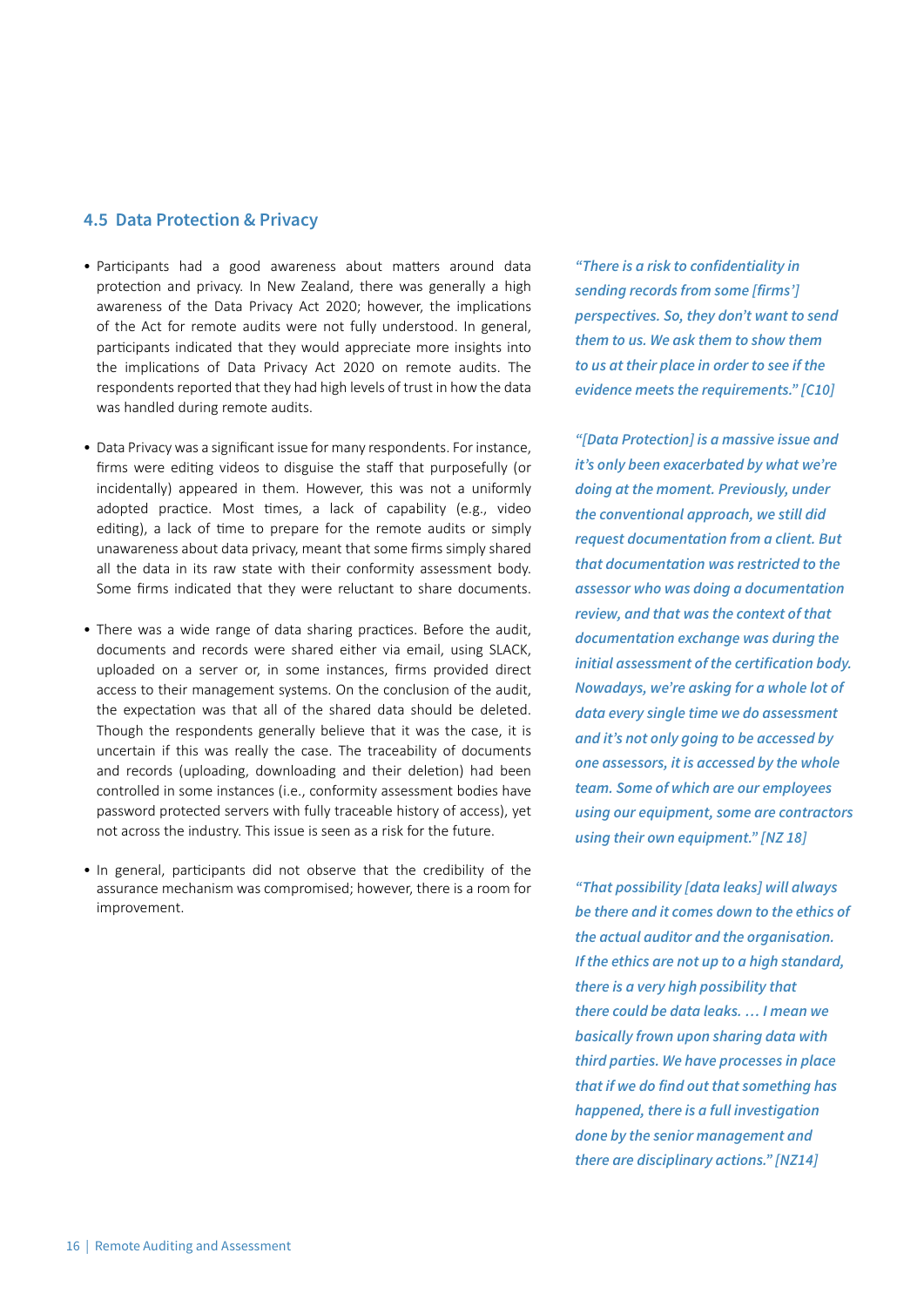#### **4.6 Effectiveness of Remote Auditing**

- Respondents provided diverse opinions about the effectiveness of remote auditing, especially with regard to its overall cost, determination of non-conformities or its general suitability to support conformity assessment services.
- The variety in responses on the effectiveness of remote audits was, in part, driven by the large variety of audits conducted under the broad umbrella of conformity assessment (from management systems compliance to product testing, for example). The experience was also driven by contextual factors; such as the technological sophistication of facilities being audited or the level of risk involved.
- Firms in general preferred remote audits over on-site audits because it was less intrusive and the outcomes were the same.
- Some firms reported cost savings (largely due to cost savings for travel and accommodation). In contrast, other firms reported increased direct costs (i.e., higher charges from Conformity Assessment Bodies) and indirect cost (i.e., increased cost associated with time spend to prepare documents and further evidence such as video footage).
- Conformity assessment bodies and their auditors reported that they spent more time preparing for remote audits compared to on-site audits. Often, auditors needed to review more documents and records than previously (the challenge here is manage the time allocation well). The pre-audit analysis was reported to increase the focus of the entire audit.
- Evidence on the number of non-conformities found during remote audits compared to on-site audits was mixed. Some respondents estimated that about 25% fewer non-conformities were found during remote audits compared to on-site audits. Other respondents reported that a higher number of non-conformities were found due to more extensive document review. However, the respondents in general agreed that overall, remote audits picked up the most significant nonconformities.
- The interactions between auditors and clients during on-site audits provides a space in which to explain the situation and/or to provide extra evidence. In remote audits, it is often more difficult to achieve effective interactions. However, respondents from New Zealand or China reported that auditors and firms are improving their capabilities to interact.

*"Some people are very encouraged [by the experience with remote audits], some people think that the efficiency is not good, and do not recommend it. We still don't see what the future will be like." [C10]*

*"The advantages of remote auditing – it can reduce auditor's rushing through the audit and the [firm's] expenses (travel expenses), consume less physical energy of the auditor. I personally think that as long as the risk is controlled, remote audits are very good. If customers are allowed to choose, most of them will choose remote audits because of lower costs. Remote auditing is of great significance in China." [C4]*

*"You get the audit report with the audit findings and there are no travel expenses". [NZ12]*

*"I feel like more than 80% of clients like remote auditing." [C2]*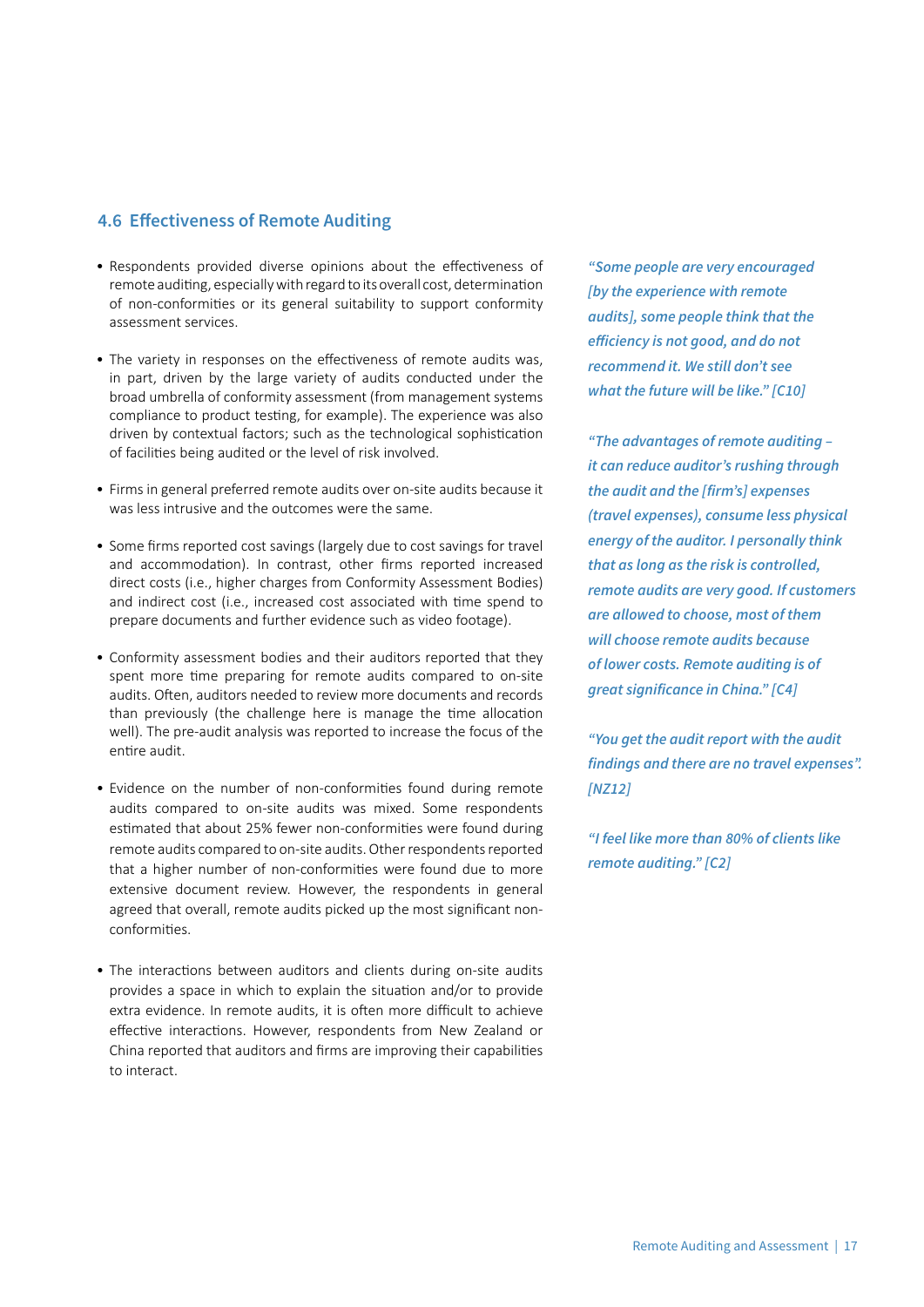

*"Remote auditing is more efficient because you save you a lot of time for the audit tour, travel and you save a lot of time with [auditors]. I guess just by preparing the documents in advance and not doing it on the spot. When you have the on-site audit, they don't prepare in advance. They come to site and they tell you, I need this, this and this and then the audit will focus with one employee on this system or will go for a plant to walk and then other team will start collecting the data. So, in case of remote auditing, we all focused on preparing the documents that they needed. And then they took a whole day just to review the documents and then during the other days, they asked us questions and we had few sessions. But overall, it was more efficient because we didn't run around in circles to gather data at different times. It was preparation time and presentation time. That makes sense." [NZ3]*

*"During remote auditing, we found that the time is not well controlled. In fact, some preparations must be made at the early stage, including firms preparing some materials and sending them to us for a review in advance." [C1]*

*"The big ticket issues do get found [using remote audits]". [NZ12]*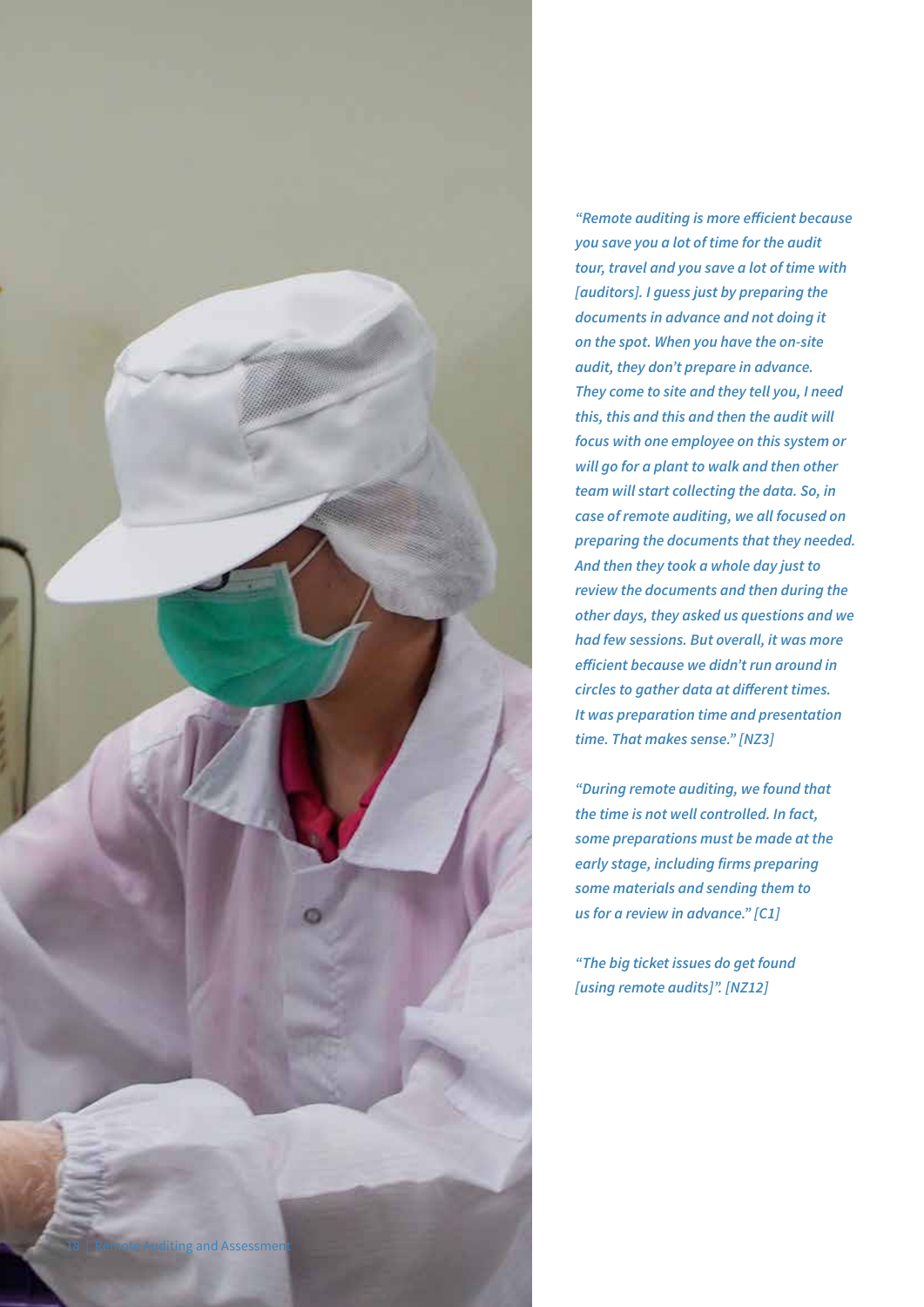- The level of IT sophistication (or more broadly, the quality of their management) influenced the effectiveness of remote audits. For instance, if a facility is equipped with a sophisticated camera system, auditors can review the footage in real-time or view past footage. Likewise, some firms have sophisticated quality systems, which are fully digital and enable an auditor access. In such instances, the preparations for the audit and the pre-audit analysis were less burdensome for auditors and firms alike. However, firms with low IT sophistication found that the preparation for remote audits was more demanding and that auditors spend too much time in pre-audit analysis.
- Perception about the effectiveness of remote audits was also driven by personal preferences of individual auditors and managers (e.g., some auditors preferred to work from home, hence they preferred remote audits; others preferred social interaction and hence preferred on-site audits).
- Remote audits increased the focus of involved parties on the audit itself. In part, this focus was created by the increased preparation required, as firms provided and organised the materials for the auditor and owing to the auditor analysing the materials before the interaction with firms. However, the increased focus on the audit resulted in less social interaction between auditors and firms during the audit as in general people felt less inclined to 'chat' over ZOOM, Microsoft Teams or WeChat.
- Respondents from both New Zealand and China reported that overseas audits were challenging; in part due to different time zones (especially an audit from Europe – as it is 12 hours difference from NZ or 8 hours from China), which impacted on staff availability (i.e., staff need to be present outside the regular working hours) and also in part due to language and cultural barriers.
- Remote Audits forced firms to keep their documents and records updated and encouraged them to revise and improve their management systems and record keeping. As the firms also had more flexibility in scheduling the audit, senior managers were more involved with remote compared to on-site audits.
- All respondents pointed out that further improvement in effectiveness could be achieved over time as the processes around remote audits develop and as the skills of auditors and firms to operate in this environment improve. Learning will occur across both sides and as firms use their experience across their facilities (NZ 22).

*"The quality of the audited party (enterprise) directly affects the audit. Enterprise quality includes many aspects, hardware, software for communication used in the audit, whether the communication for remote audit can be achieved, network, software information maintenance department and personnel, employees' IT skills. It is difficult to achieve remote audit [without these]." [C2]*

*"Well, I guess that's an incentive for the [firm] to maintain their systems. So yeah, there's probably a little bit more pressure to make sure that everything is prepared because you're giving it to the assessor before the assessment, a lot more information, you're given the assessor more time to look at it, and maybe more time to scrutinize it so that's not necessarily a bad thing." [NZ11]*

*"I think the more, the better we get at [remote audits]. So to be more effective, I think we need to do that how we organize that from a regulatory point of view. That is not up to the [firm] to direct it, it would come from the regulator. From a customer point of view, that's totally a different matter. It's probably more adaptable when we can discuss how we'd like to do things in the future." [NZ4]*

*"It might take another year before we have completely comfortable with all facets of it. Particularly in areas which are difficult in auditing, such as the virtual walk-through and things like that. But we are getting there." [NZ12]*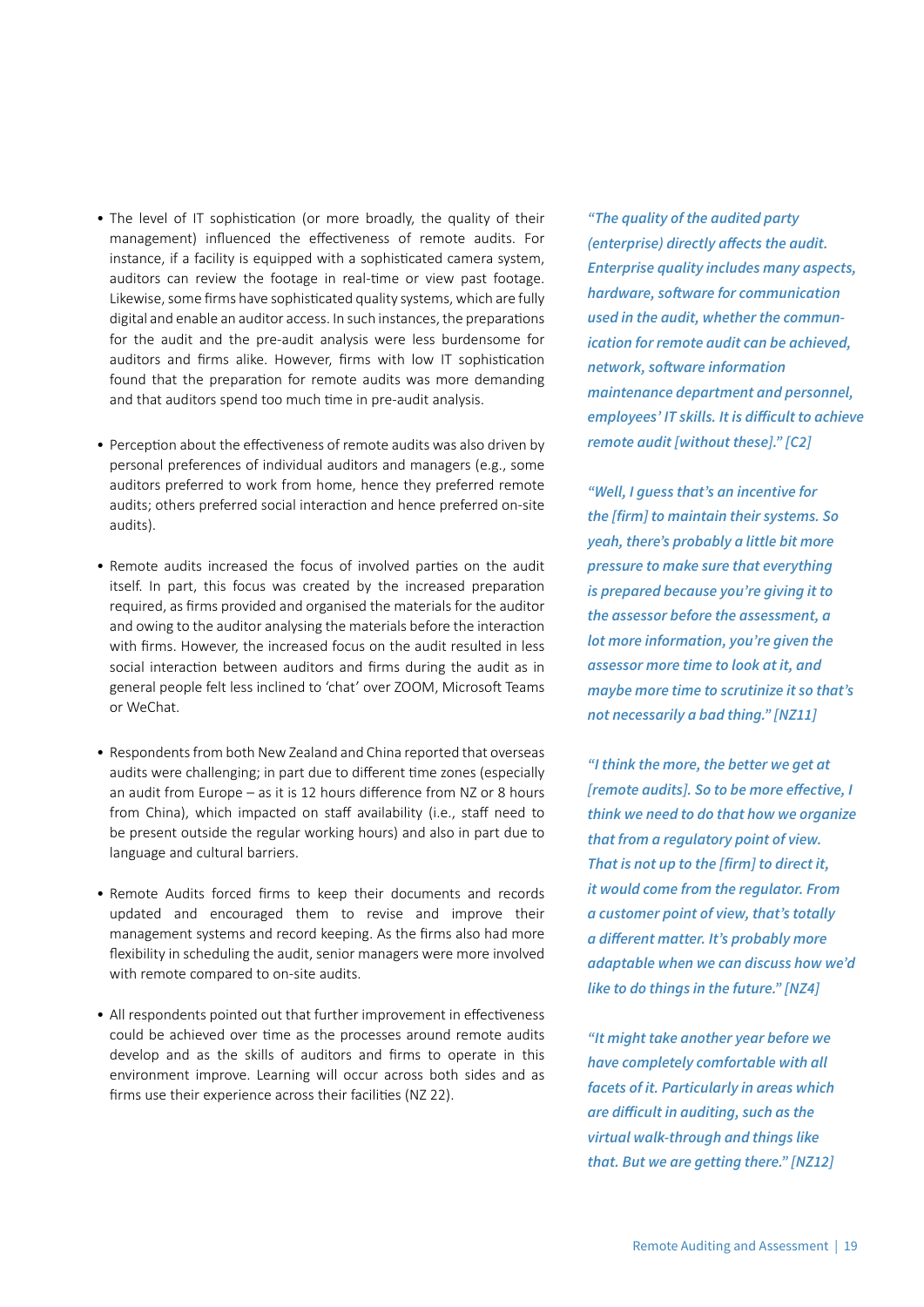## **5**

### **A Future Outlook: Opportunities & Challenges Associated with Remote Audits**

- During the pandemic, remote audits were introduced out of necessity. Learning from this experience is important in order to keep up the momentum and to maximise the opportunities from this experience.
- The impact of the pandemic on conformity assessment services is diminishing as more economies reopened – and so is the need for remote auditing and assessment. However, the demand for remote audits remains. Conformity Assessment Bodies (CABs) report an increased interest in remote auditing from clients. Likewise, some firms are making remote audits an internal practice and are developing capabilities to accommodate remote auditing in their management systems. Firms also report an increased push for remote audits from their customers, with some firms and CABs reporting a push for 'livestream auditing.' Governments and Customs Offices are also shifting their attention to remote audits. Clearly, remote audits are here to stay in some form or another. Respondents have, however, polarised opinions about the use of remote audits, especially in the food industry.

*"National regulatory agencies are stepping up the formulation of rules to facilitate remote audits. This is what our certification department desperately hopes for. After the pandemic is over, remote audits may account for 30%-50%, and everyone will be very happy. Customers, who have undergone remote audits during the pandemic, will take the initiative to request remote audits from customer services when it comes to the audit this year. We are now rapidly improving data, and in the next 2-3 years, 30%-50% of remote audits will be reached." [C4]*

*"Regarding the food industry, I estimate that in the future, the proportion of conformity assessment used for remote audit will not be very large, accounting for only a small part." [C1]*

*"[REMOTE AUDITS] are not 100% compatible to answer it all but they definitely have a role in the whole scheme of things…. opportunity I guess that the last year has given us to explore it out a bit more, you know open your eyes bit more." [NZ11]*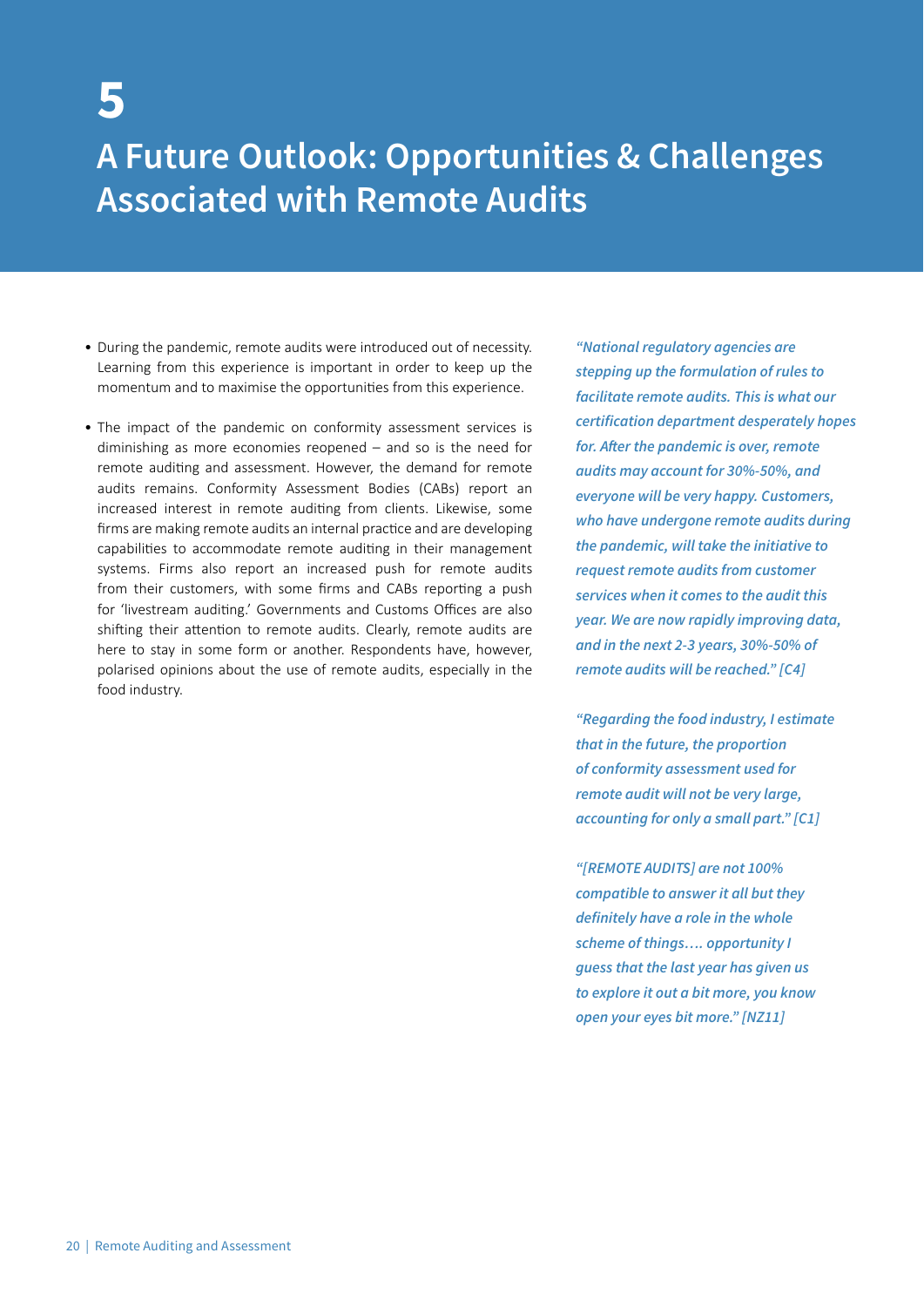#### **5.1 Opportunities**

#### **Adoption of a pre-audit remote analysis as a practice**

The introduction of remote analysis (or pre-audit analysis as per Table 3) during the pandemic is widely seen as a positive step in improving audits. Remote audits pushed all involved parties to 'try out' an alternative form of auditing. The benefits of pre-audit preparation and analysis was universally accepted. Firms, auditors and regulatory bodies should continue to explore options to embed pre-audit analysis in their everyday audit practice. Pre-audit analysis creates more focus and efficiency in the audit process. Some respondent stressed that the label pre-audit analysis (though widely used by respondents) could be misleading as the analysis is a part of the audit itself.

#### **Alignment of auditing with technological capabilities of firms**

The number of firms investing in the digitalisation of their document and record-keeping systems, automation, robotics, and other technologies is increasing. Remote audits have shown that these technologies can improve audits, yet their use had not been leveraged in auditing prior to the pandemic. During the pandemic, it was clear that highly digitalised firms could rapidly leverage their technologies to assist with remote audits. For example, it was beneficial to have access to sophisticated CCTV monitoring systems (allowing an auditor to remotely observe organisational processes) or internal document systems (allowing an auditor remote access to documents and records). A closer alignment with, and integration of, existing technologies presents a great opportunity to further enhance the effectiveness of auditing.

#### **Development of Hybrid Auditing Models**

Viewpoints on the use of remote audits in the post pandemic environment have shifted during this project. Due to lock-downs, the initial deployment of remote audits was seen as a replacement for on-site audits. The debate at the current time, however, is focused on which audits could be replaced with remote audits in the future, with the narrative being shifted towards 'how to combine remote and on-site audits' and 'which clients would be best suited for remote audits.'

The combination of remote and on-site audit is referred to as a 'hybrid audit.' Hybrid audits can take different forms and at the moment, the term does not have a very precise meaning. For instance, a hybrid audit might mean that the audit is divided into both on-site and remote parts. For instance, in a 5-day audit, an auditor might initiate the audit remotely, travel for a 2-day visit to collect evidence, and use the remaining 2 days for remote auditing. Even though there are no fixed rules in place, it seems that a hybrid form of audits presents a great opportunity to combine the 'best of the two worlds.'

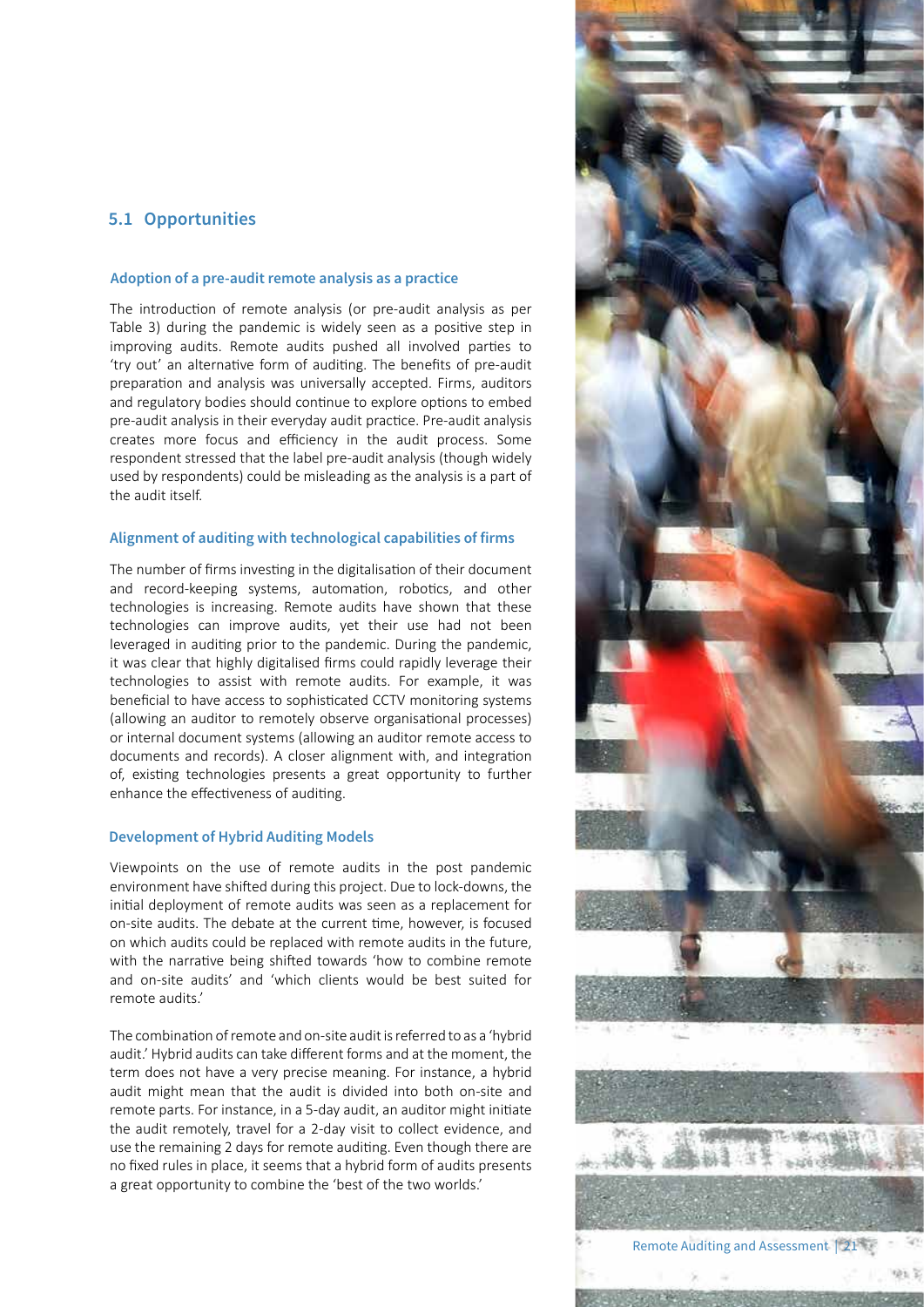#### **5.2 Challenges**

#### **Enabling Wider Acceptance of Remote and/or Hybrid Audits**

Remote audits present a great opportunity to improve auditing practices in food supply chains. However, the wider acceptance of remote audits relies on further developments and revisions of auditing practices, rules, and regulations.

The review of current auditing practices will have to address several important areas. Data security and privacy is one of the major areas to address. Respondents largely highlighted the risk associated with data privacy and urged further action in this area. More broadly, however, a review of the rules and providing more guidance on remote audits would be beneficial.

The effectiveness of remote audits is also an area that requires further scrutiny. More empirical evidence is needed to ascertain the benefits (as well as risks) associated with remote audits. For instance, assessment of the integrity of the auditing processes during the pandemic would require a much broader study. Likewise, further work is needed to determine the key factors affecting the effectiveness of remote audits. For instance, the pre-audit analysis stage in remote audits was often impacted on by a lack of standardized formats of documents (see the quote below). This is just one example that affects effectiveness of remote audits.

*"I think, as I said before, regulator buy-in will be important … so if you're going to adopt any sort of hybrid program, you'd have to get a buy-in, I think, from the regulator." [NZ11]*

*"The Chinese government may think that remote auditing is of little significance. We hope to use this method for customers [outside of China]. However, Chinese suppliers currently do not use remote audits. The number of clients using remote audits is still half and half. The pandemic in China has basically no impact on our operations at the moment, and remote audits have not yet been widely implemented. We only do remote audits for foreign customers." [C8]*

*"As far as I know, due to the potential risk, food industry is very cautious on the use of remote audit. Although IAF WG has publish a new guide: Remote Auditing Activities for Accredited Food Safety Certification, many CBs still tend to use traditional on-site audits even if it means rescheduling their audit plan." [C10]*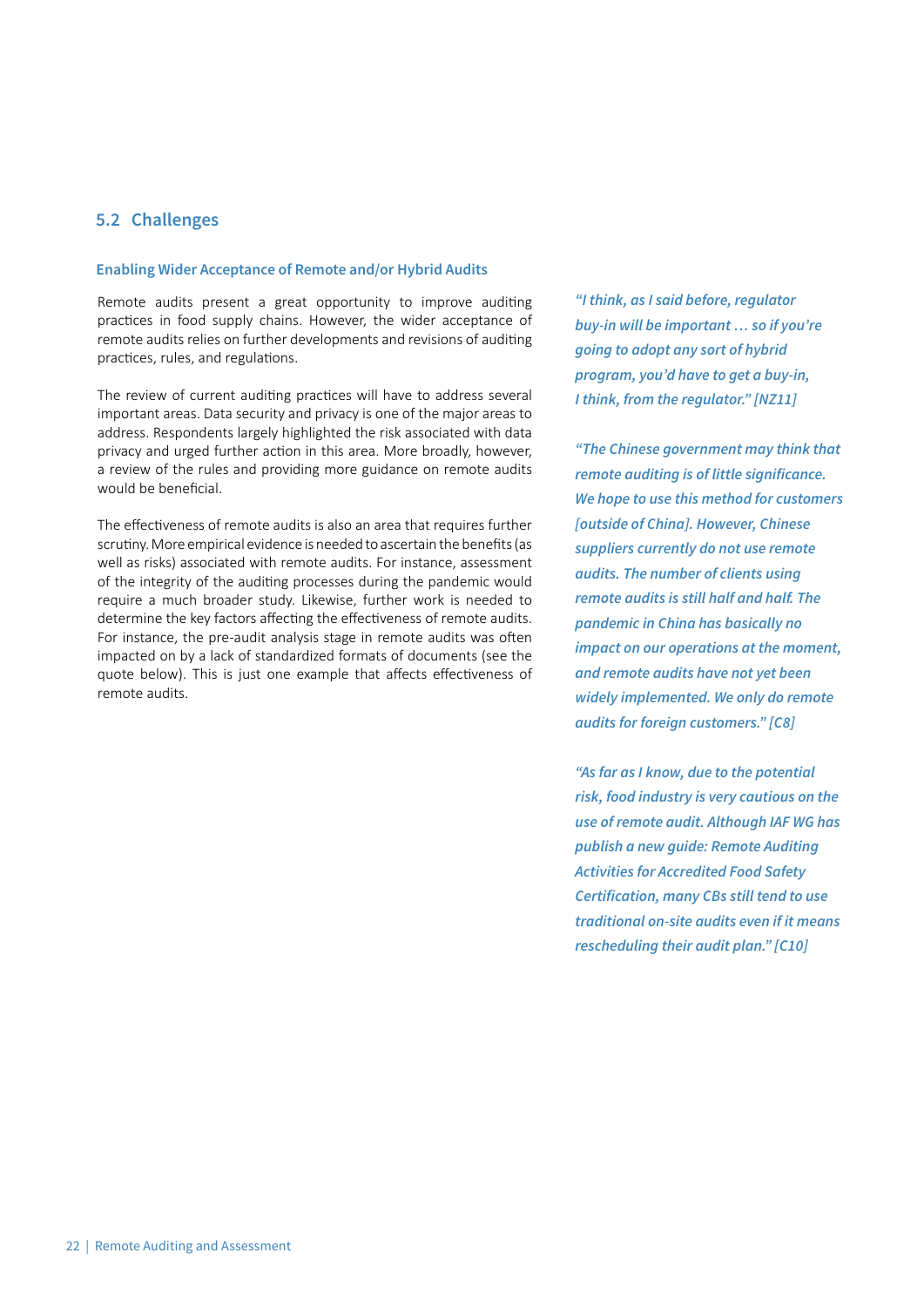#### **From Remote Audits to Technology Enhanced Auditing**

The use of rudimentary ICT during the pandemic was an adequate response, given the need to quickly develop remote auditing solutions. Though some of these approaches are well suited for auditing practices going forward, there has been also limitation around the use of technologies. For instance, auditors have been overwhelmed with the volume of records and documents. Some of these processes can be arguably automated; i.e., the use of machine learning and AI to scan the documents. We may also experience a more widespread use of drones and satellites to audit remote areas or geospatially challenging areas. We may also see more frequent use of robots. For instance, one respondent shared their experimentation with the use of robots for audits of food processing facilities. The use of these technologies is, however, in its infancy.

#### **Auditors' Skills and Training**

Dealing with remote audits during the pandemic was challenging for auditors. In part, due to deeply embedded auditing practices, in part due to lack of 'remote auditing skills.' Our respondents appreciated the efforts of all parties involved in audits and their ability to quickly embrace remote practices. At the same time, the future for auditors involved in conformity assessment will bring changes. An increased use of remote audits will decrease the pressure for travelling but it will also increase the pressure in terms of time scheduling and IT skills. Beyond the use of rudimentary IT, auditors of the future will need to develop mastery in handling AI, data analytics and to keep improving their skills to conduct remote audits.

*"The test report was 850 pages and it was a scanned copy. So it was essentially a photograph. The auditor was completely frustrated because one of the ways to cut down time on searching through such a document is to pinpoint areas that you want to look at -through a set of keywords." [NZ18]*

*"The auditors will continue to learn and improve their abilities. First, through the mastery of AI technology; second, improving the communication with the [firm]; third, appreciating that more problems can be found through AI. These are both new disciplines and new challenges." [C10]*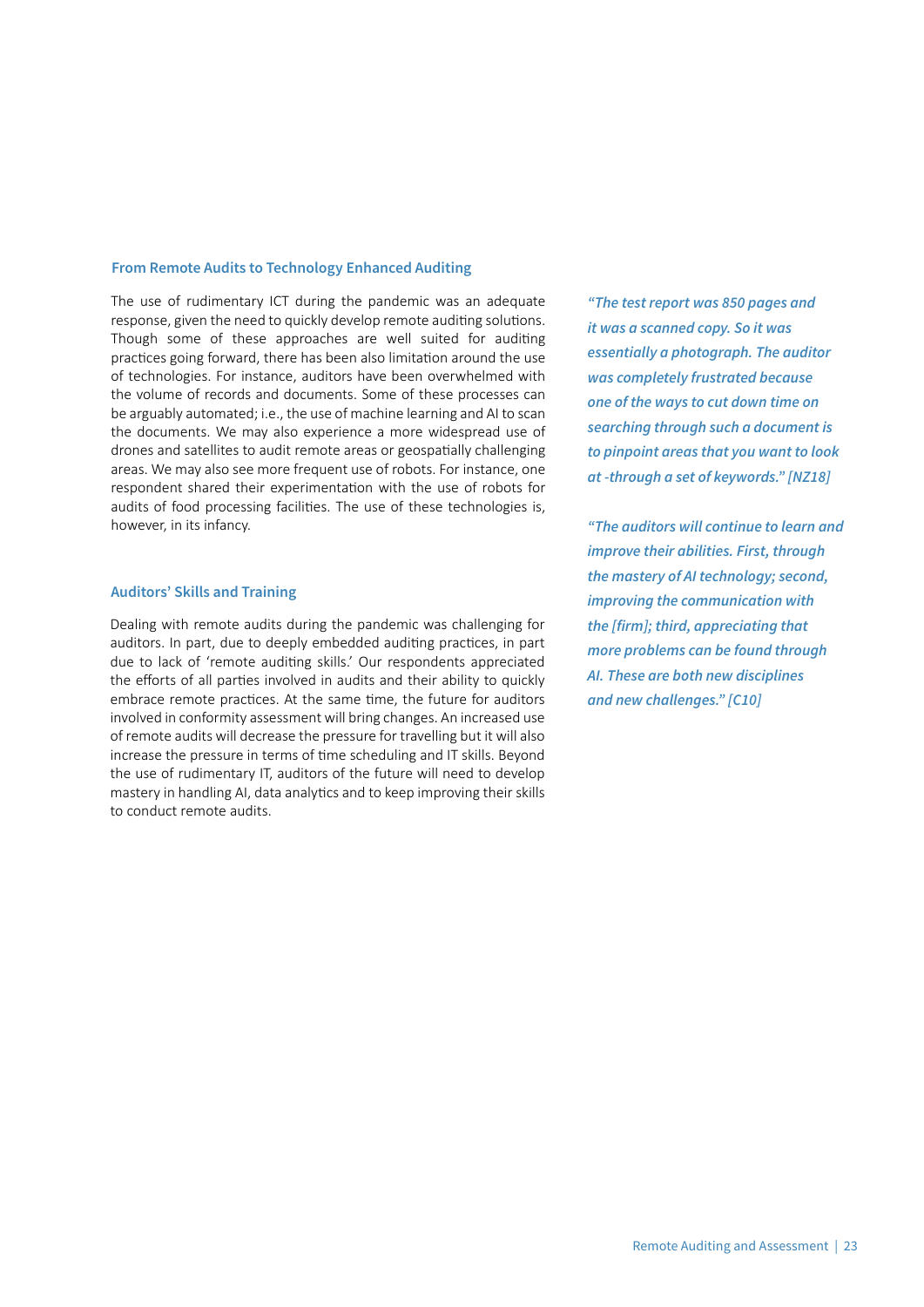### **Conclusions 6**

Global experience has highlighted that remote auditing is not a 'remote' possibility, reserved as a contingency mechanism, rather, it is an opportunity to transform traditional auditing practices into the era of smart technologies (Fischer, 2020).

In this report, we have helped to pave the way for future work in this domain by providing empirical evidence related to the use of remote audits during the pandemic. We have also listed key opportunities and challenges associated with the use of remote audits.

We hope that our report will provide a springboard for future adoption of remote audits and contribute to the improvement of audits in the food industry as well as other industries.